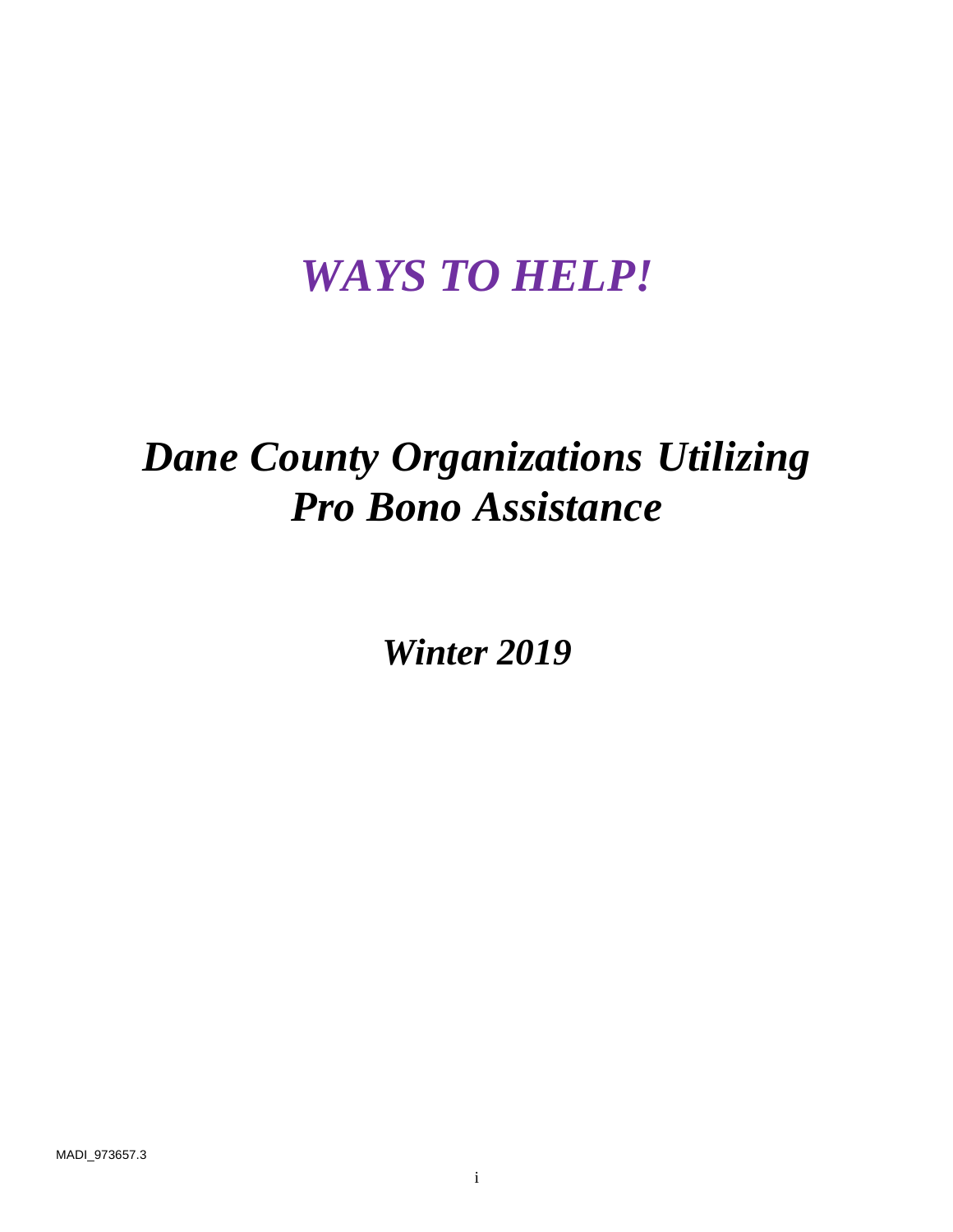# *WAYS TO HELP! Dane County Organizations Utilizing Pro Bono Assistance Dane County Bar Association Delivery of Legal Services Committee Winter 2019*

## 1. **ABC for Health, Inc.**

Brynne McBride, Chief Operating Officer 32 N. Bassett St. Madison, WI 53703 (608) 261-6939 x 210 [info@safetyweb.org](mailto:info@safetyweb.org) [www.safetyweb.org](http://www.safetyweb.org/)

Advocacy and Benefits Counseling for Health is a Wisconsin-based nonprofit public interest law firm dedicated to ensuring health care access for children and families, particularly those with special needs or who are at risk. ABC for Health's mission is to provide health care consumers with the information, advocacy tools, legal services, and expert support they need to navigate through America's complex and confusing health care financing system. ABC for Health, Inc. would like to find pro bono attorneys for consultation on litigated cases.

# 2. **Access Community Health**

Nicole Lewis **[** 2901 West Beltline Highway, Suite 120 Madison, WI 53713 (608) 443-5500 [https://accesscommunityhealthcenters.org](https://accesscommunityhealthcenters.org/)

MCHC provides medical and dental services to low-income persons unable to afford health care. It has used pro bono legal services in the past and is currently using some services**.**

## 3. **Access to Independence**

Tracy Miller, Independent Living Specialist 3810 Milwaukee St. Madison, WI 537144 (608) 242-8484 x 227 [tracym@accesstoind.org](mailto:tracym@accesstoind.org) [www.accesstoind.org](http://www.accesstoind.org/)

Access to Independence receives over 1500 information and referral calls from people with disabilities who often are low or moderate income. AI tries to refer them to affordable legal services but knows there is a greater need than those resources can handle. They have referred many clients to pro bono attorneys and have used Pro Bono Trust Fund money to train attorneys to better serve clients with disabilities. There is a significant need for more attorneys to take cases from AI, especially attorneys to represent the deaf and hard of hearing.

# 4. **Acti-Kare of Dane County**

[\(608\) 208-1263](tel:(608)%20208-1263) [abalmaseda@actikare.com](mailto:abalmaseda@actikare.com) [slakas@actikare.com](mailto:slakas@actikare.com)  [https://actikare.com/madison](https://actikare.com/madison/)

Acti-Kare of Dane County is dedicated to providing families, the elderly and people with disabilities all sorts of non-medical in-home care services such as: Alzheimer's and dementia care, assistance with walking and mobility, bathing and grooming, keeping our customers engaged with games, crafts, and hobbies, grocery list preparation and shopping, light housekeeping and laundry, meal preparation, medication reminders, mommy and me care (for new mothers), mommy to-be-care (for expectant mothers), pet care and house sitting, transportation and companionship.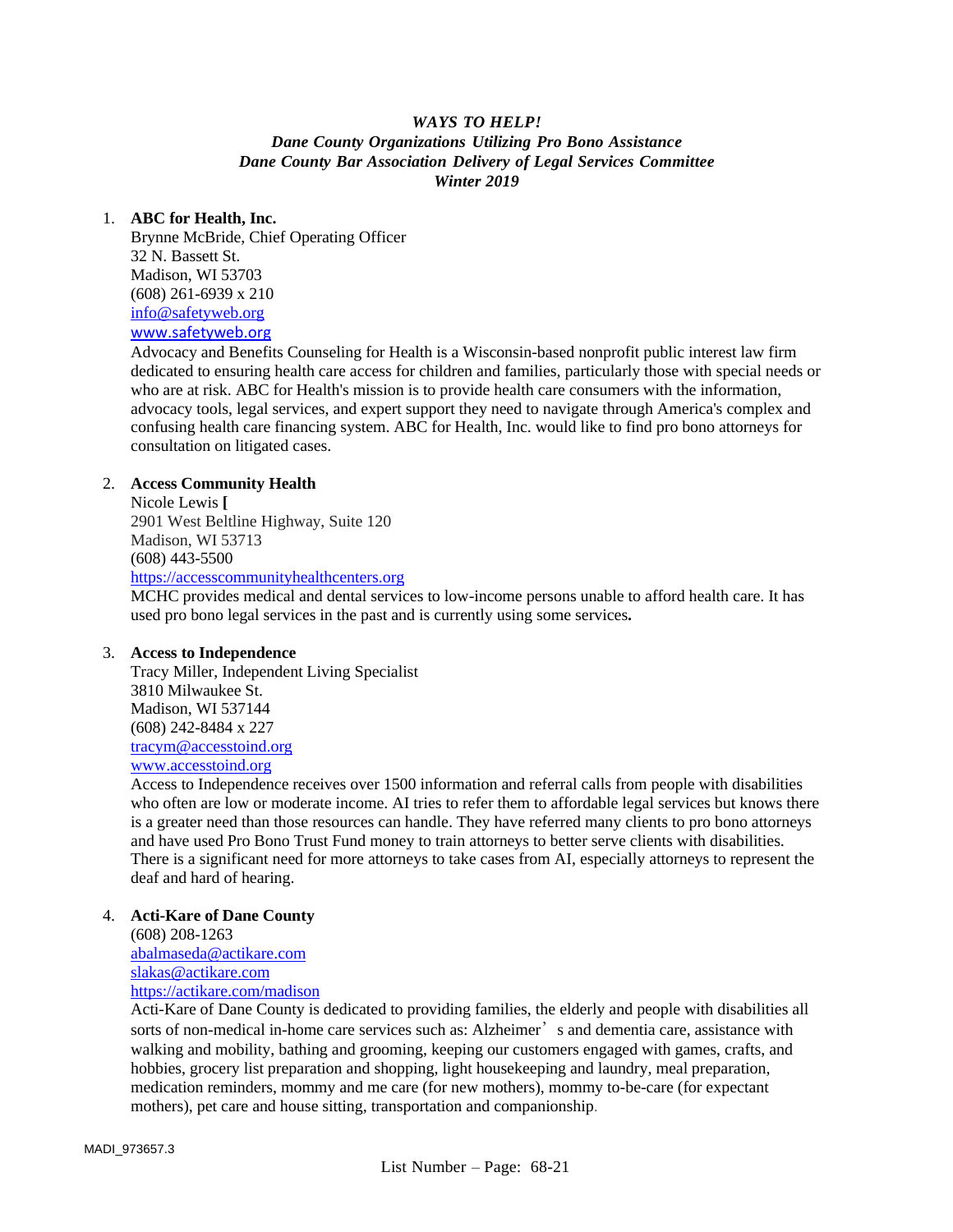# 5. **The Adjutant General's Office**

Randi Wind Milsap, Legal Counsel 2400 Wright St. Madison, WI 53704 (608) 242-3000 Client bases consists of retirees, family members and soldiers who are serving within the continental US and overseas. Please contact the office above if you are interested in providing assistance.

## 6. **AIDS Resource Center of Wisconsin Legal Services Program**

Rebekah Kopec-Farrell, Director of Legal Services 820 N. Plankinton Ave. Milwaukee, WI 53203 (800) 878-6267 x 1530 (or x 1532) [www.arcw.org/](http://www.arcw.org/) [Feedback@arcw.org](mailto:Feedback@arcw.org)

ARCW is a state-wide organization committed to providing free, quality legal services to people living with AIDS and HIV in Wisconsin. The program provides legal representation in cases involving discrimination, social security disability, bankruptcy, advanced directives and guardianships. Attorneys are needed to provide resources to staff attorneys, act as co-counsel, and take cases directly from ARCW. ARCW expects the need for attorneys for about 12 cases each year.

#### **7. American Civil Liberties Union of Wisconsin, Inc.**

Larry Dupris, Legal Director [207 E. Buffalo Street, Suite 325](https://maps.google.com/?q=207+E.+Buffalo+Street,+Suite+325+Milwaukee,+WI+53202&entry=gmail&source=g)**[I cannot find that a Madison office still exists]** [Milwaukee, WI 53202-](https://maps.google.com/?q=207+E.+Buffalo+Street,+Suite+325+Milwaukee,+WI+53202&entry=gmail&source=g)5774 [\(414\) 272-4032](tel:(414)%20272-4032) [inquiries@aclu-wi.org](mailto:inquiries@aclu-wi.org) [www.aclu-wi.org](http://www.aclu-wi.org/) Advocates for civil rights and civil liberties of Wisconsin helps residents through litigation, public education, community activism, public policy analysis, and governmental lobbying. Legal advice provided in Milwaukee office only (414) 272-4032.

## 8. **ARC Community Services, Inc.**

Karen Kinsey, Executive Director 2001 W. Beltline Highway, #102 Madison, WI 53713 (608) 278-2300 [kkinsey@arccommserv.com](mailto:kkinsey@arccommserv.com) [info@arccommserv.com](mailto:info@arccommserv.com) [www.arccommserv.com](http://www.arccommserv.com/) The ARC would like pro bono assistance for organizational, personnel issues as well as assistance for women they serve who are facing charges or have custody issues.

## **9. Arc-Dane County**

Paul Yochum Executive Director **[this may be out of date]** 6602 Grand Teton Plaza Madison, WI 53719 (608) 833-1199 [arcdanecounty@gmail.com](mailto:arcdanecounty@gmail.com) [www.arcdanecounty.org](http://www.arcdanecounty.org/)

The Arc-Dane County is a 60-year old advocacy group that supports and advocates for people with developmental disabilities and their families. They provide three major social activities throughout the year including a Halloween Party, Winter Ball and Spring Ball. The Arc-Dane County maintains a Guardianship Referral List and also serves as special education advocates for parents involved in IDEA

MADI\_973657.3 issues with their school district. They need pro bono help with these issues as well as other issues relating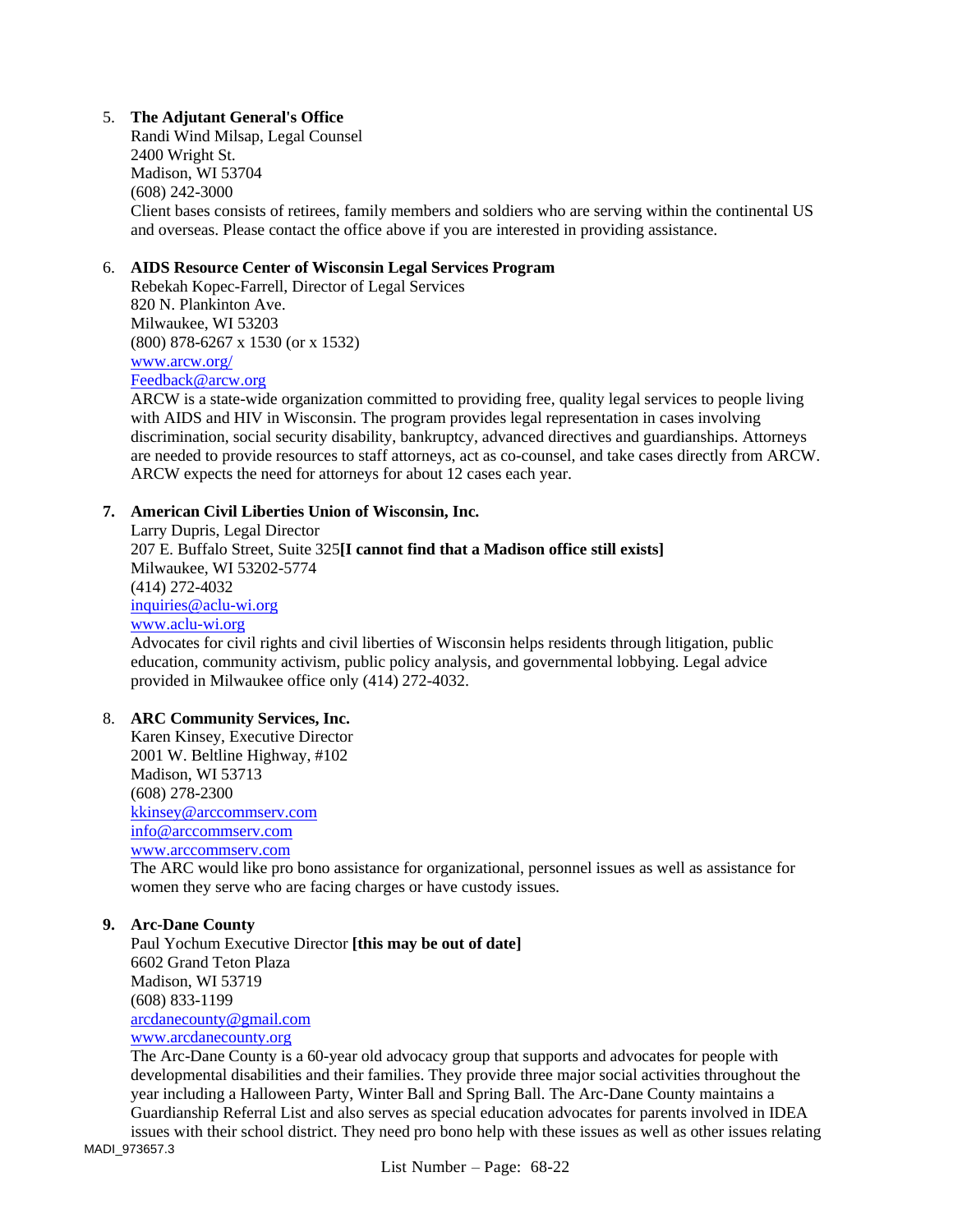to the vocational, social and general rights of individuals with disabilities. They could use help in developing a plan for an expanded use of pro bono lawyers.

## 10. **Attic Correctional Services**

Vicki Trebian, CEO/President 601 Atlas Ave Madison, WI 53714 608-223-0017 [vtrebian@correctionalservices.org](mailto:vtrebian@correctionalservices.org) <http://correctionalservices.org/attic-locations>

ATTIC is an acronym for: Alternative To Traditional Incarceration of Citizens. Since our inception, this Agency has developed services to meet the increasing needs for supervision and treatment of correctional clients living in Wisconsin communities.

# 11. **Badger Prairie Health Care Center**

Cynthia Albrecht, Director of Social Services **[this may be out of date]** 1100 E. Verona Ave. Verona, WI 53593 (608) 845-6600 [albrecht@co.dane.wi.us](mailto:albrecht@co.dane.wi.us) <https://danecountyhumanservices.org/bphcc/> Badger Prairie Health Care Center is in need of attorneys to volunteer to serve as legal guardians for our

residents. Our residents are Dane County citizens whose special needs prevent them from being served in the private sector. There is a treatment team working with each resident to assist in decision-making if requested.

## 12. **Bicycle Federation of Wisconsin**

Dave Schlabowske, Executive Director (Milwaukee) 25 W. Main St., Floor 5, Suite 12 Madison, WI 53703 (608) 251-4456 [dave.schlabowske@wisconsinbikefed.org](mailto:dave.schlabowske@wisconsinbikefed.org) [www.bfw.org/](http://www.bfw.org/)

BFW provides bicyclists throughout the state with education and advocacy services. The BFW provides bicycle safety education materials and classes and advocates for bike friendly public policy. The BFW needs legal assistance with review of their personnel policies and board policies and with consultation on event/teaching liability issues. The need for pro bono attorneys in the next 12 months is 1 to 3 cases or issues.

# 13. **Boys and Girls Club of Dane County**

Michael Johnson, President and CEO 1818 W. Beltline Hwy Madison, WI 53713 (608) 257-2606 [mjohnson@bgcdc.org](mailto:mjohnson@bgcdc.org) [www.bgcdc.org](http://www.bgcdc.org/)

The Boys and Girls Club needs volunteers to help with organizational issues but currently has their needs met by a member of their board. No current need for more assistance.

## 14. **Briarpatch Youth Services**

MADI\_973657.3 Mr. Casey S. Behrend, Executive Director 2720 Rimrock Road Madison, WI 53713 (608) 251-1126 [Casey.behrend@briarpatch.org](mailto:Casey.behrend@briarpatch.org)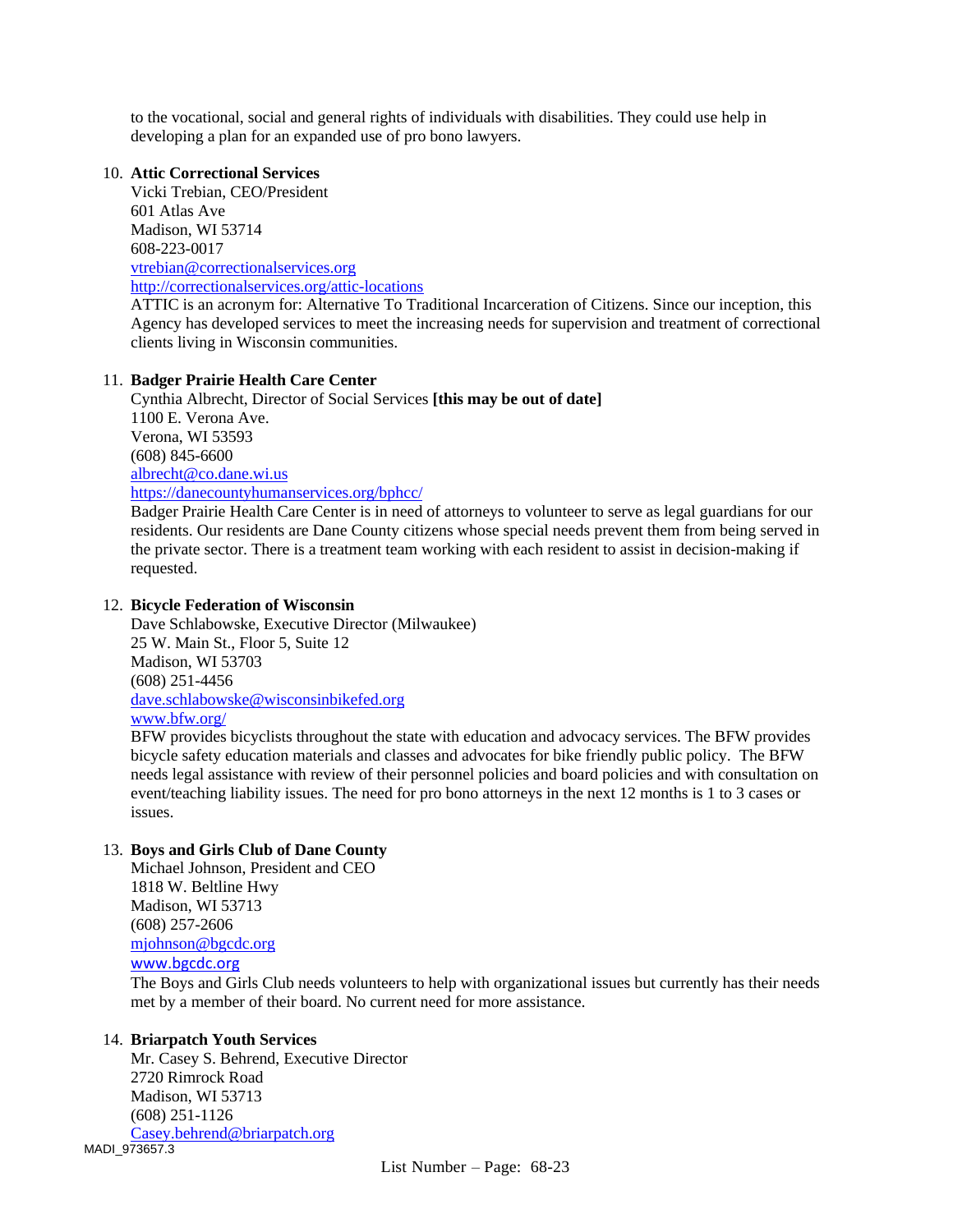[contact@briarpatch.org](mailto:contact@briarpatch.org)

<https://youthsos.org/>

Youth Services of Southern Wisconsin would like pro bono legal assistance to review contracts and advice concerning personnel issues and other organizational issues.

## 15. **CASA Dane County (Court Appointed Special Advocates)**

Meaghan Henry, CASA Program Director Dane County CASA, Inc. 211 S. Carroll Street, Suite 206 Madison, WI 53703 608-241-4888 [meaghan@danecountycasa.org](mailto:meaghan@danecountycasa.org) [volunteercoordinator@canopycenter.org](mailto:volunteercoordinator@canopycenter.org) <http://canopycenter.org/programs-services/casa.html>

While independently operated, Dane County CASA was formed under the model provided by the National CASA Association and the local program receives curriculum, training, and funding assistance from National CASA. The Dane County CASA program trains, supports, and provides volunteers to children under the supervision of Dane County courts due to substantiated cases of abuse and/or neglect. The CASA volunteer serves a vital advocacy role, giving a voice to these vulnerable kids by ensuring the children receive the services and attention they deserve and that they are eventually placed in a permanent, safe home. Dane County CASA is currently looking for attorneys in Dane County to volunteer with the program.

# 16. **Catholic Charities, Inc.**

Jackson Fonder, President and CEO 702 S. High Point Road,Ste.201 Madison, WI 53719 (608) 826-8000 [jfonder@ccmadison.org](mailto:jfonder@ccmadison.org) [https://catholiccharitiesofmadison.org](https://catholiccharitiesofmadison.org/)

Catholic Charities provides outpatient mental health services for low income individuals and would like pro bono assistance for some of these individuals. They especially need pro bono assistance in the areas of discrimination and disability law, family law and misdemeanor criminal cases.

## 17. **Centro Hispano of Dane County**

Karen Menendez Coller, Executive Director 810 W. Badger Rd. Madison, WI 53713 (608) 255-3018 [karen@micentro.org](mailto:karen@micentro.org) [www.micentro.org](http://www.micentro.org/)

Centro Hispano needs pro bono help in the areas of family law, immigration law, consumer protection and other civil litigation. They currently have a great need for more help. Ability to speak Spanish helpful, but not required.

## 18. **Chrysalis**

Dani Rischall, Executive Director 1342 Dewey Court Madison, WI 53703 (608) 256-3102 [rischall@workwithchrysalis.org](mailto:rischall@workwithchrysalis.org) [https://workwithchrysalis.org](https://workwithchrysalis.org/)

Chrysalis promotes mental health recovery in our community by supporting work opportunities that encourage hope, healing and wellness.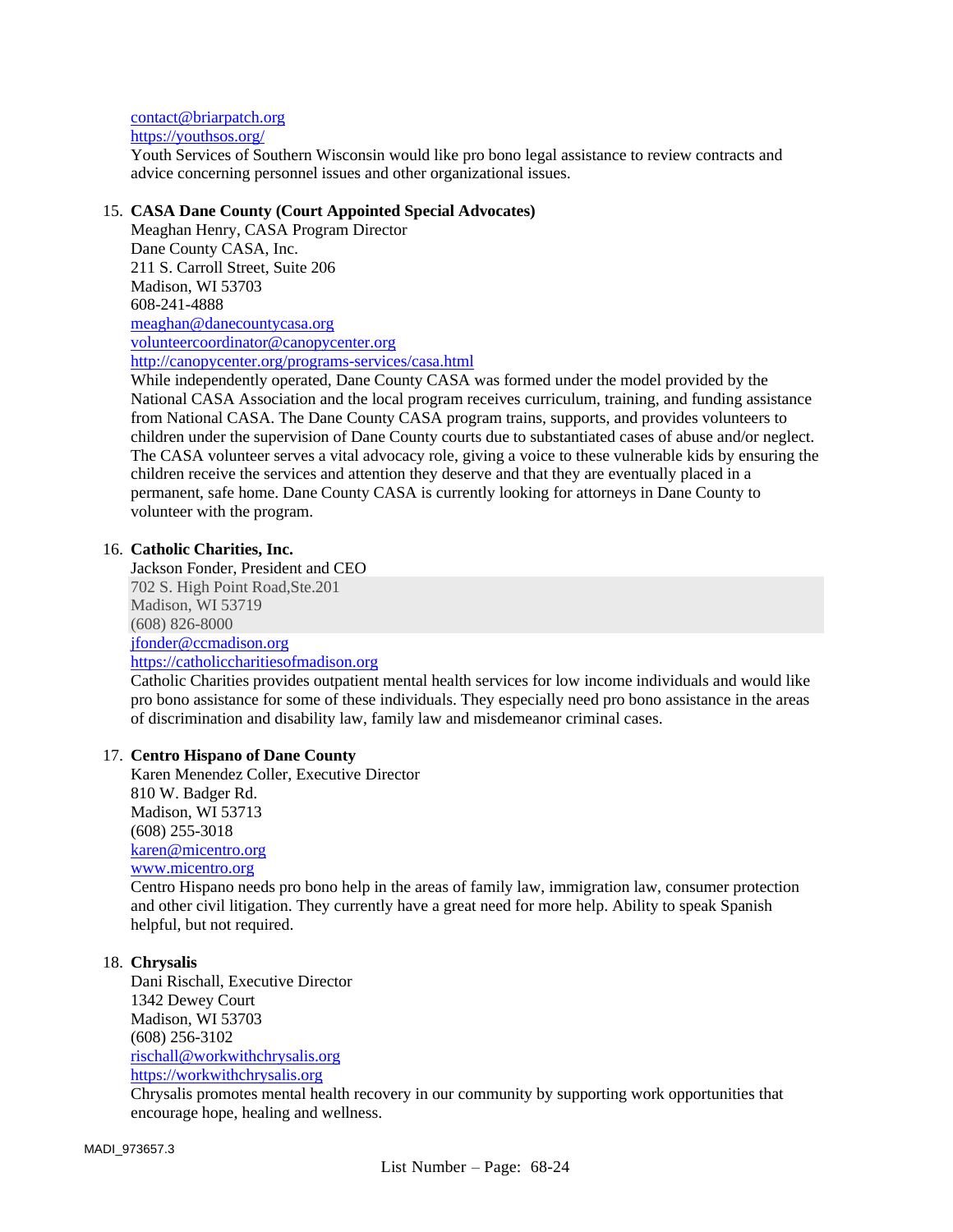## 19. **Citizens for Safe Water around Badger**

Laura Olah, Executive Director E12629 Weigands Bay S Merrimac, WI 53561 (608) 643-3124 [info@cswab.org](mailto:info@cswab.org) [www.cswab.org](http://www.cswab.org/)

CSWAB seeks to directly address social and environmental justice issues by raising public awareness, engaging community members in campaigns to change public policy, defending the community's right to know, and ultimately reducing risks to human health and natural systems. CSWAB needs attorneys to assist with enforcement of environmental laws, environmental justice issues, issues relating to the Clean Air Act, Clean Water Act, RCRA and other federal environmental laws and regulations, Freedom of Information issues and other environmentally related legal issues. CSWAB expects about 2 cases each year that could benefit from pro bono assistance.

## 20. **Coalition of Wisconsin Aging Groups**

John Hendrick, Project Director/Attorney 30 West Mifflin St Suite 406 Madison, WI 53703 (608) 224-0606 [jhendrick@cwag.org](mailto:jhendrick@cwag.org) [www.cwagwisconsin.org](http://www.cwagwisconsin.org/)

CWAG's programs utilize pro bono assistance, including the Benefit Specialists Program, the Wisconsin Guardianship Support Center, and the Elderly Financial Empowerment Project. The Network also matches low-income seniors needing legal assistance with volunteer attorneys. CWAG currently needs more assistance from pro bono attorneys for its programs.

## 21. **Community Action Coalition**

Jim Schroeder, Executive Director 1717 N. Stoughton Rd. Madison, WI 53704 (608) 246-4730 [jschroeder@cacscw.org](mailto:jschroeder@cacscw.org) [www.cacscw.org](http://www.cacscw.org/)

CAC would like direct representation for clients in a number of areas, including family, landlord tenant, discrimination and employment law. CAC plans to use case managers to screen clients for pro bono representation.

# 22. **Community Coordinated Child Care**

Jody Bartnick, Executive Director 5 Odana Court Madison, WI 53719 (608) 271-9181 [jody.barnick@4-c.org](mailto:jody.barnick@4-c.org) [www.4-c.org](http://www.4-c.org/) CCCC (4-C) needs legal assistance with child care regulation, state regulatory hearing processes, and state open records requests. Also looking for board members.

#### 23. **Community Justice Inc.**

Jennifer L. Binkley, Managing Attorney/Development Director 222 S. Hamilton St., #22 Madison, WI 53703 (608) 204-9642 [jennifer@communityjusticeinc.org](mailto:jennifer@communityjusticeinc.org) [www.communityjusticeinc.org](http://www.communityjusticeinc.org/)

MADI\_973657.3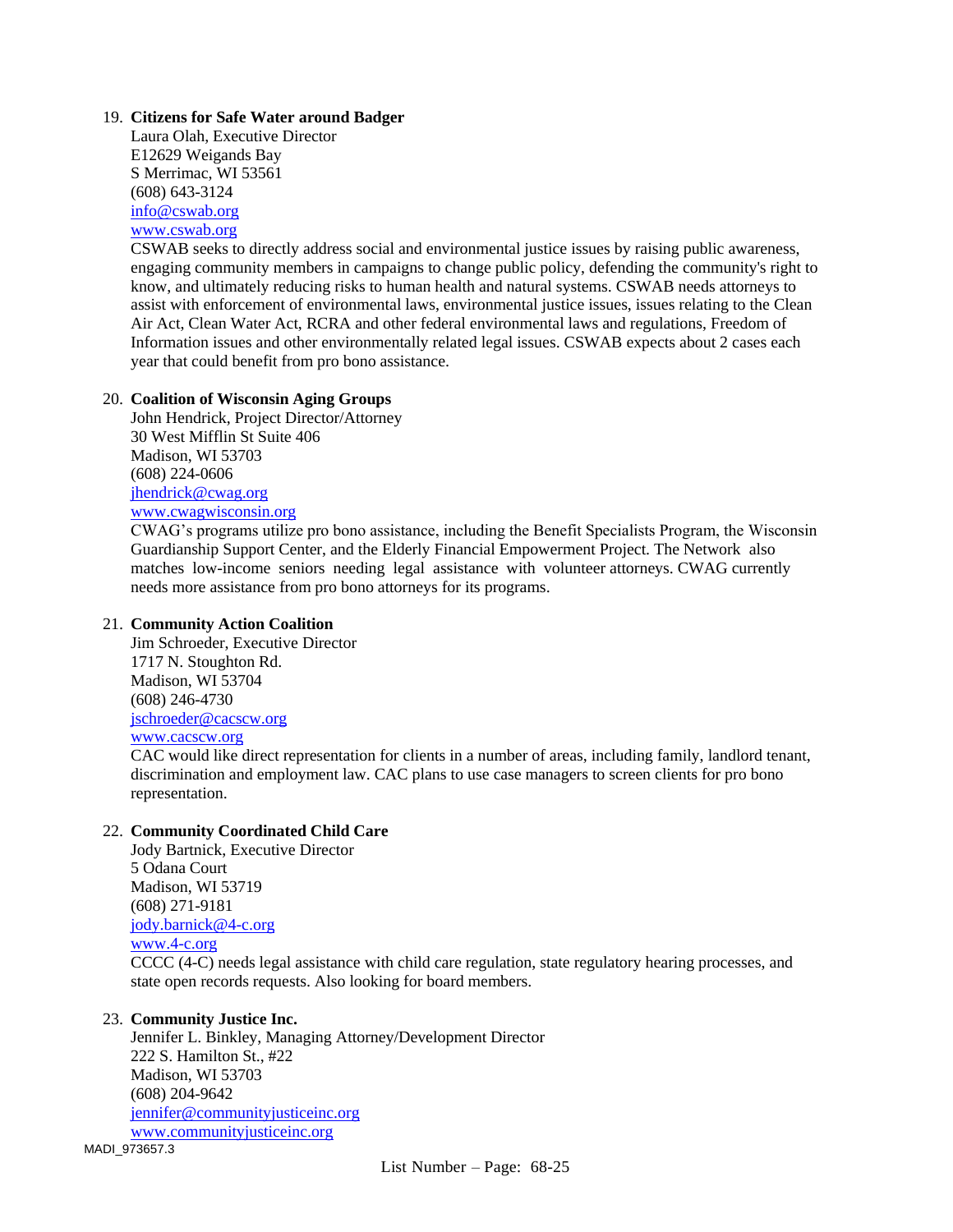Community Justice Inc. (CJI) is a non-profit, private law firm. CJI handles family law, landlord / tenant, employment and housing discrimination, criminal, and general civil cases for low and moderate income individuals on a sliding scale fee basis. CJI uses volunteer attorneys through its Volunteer Lawyers for Justice program to provide greater access to its services for its very low income clients.

## 24. **Connections Counseling LLC**

Shelly Dutch Krystle Gutting 5005 University Ave., Suite 100 Madison, WI 53705 (608) 233-2100 [info@connectionscounseling.com](mailto:info@connectionscounseling.com) [connectionscounseling.com](http://connectionscounseling.com/)

Connections Counseling is a clinic focused on creating a safe and supportive environment for young people, families and adults to find a recovery community conducive to hope and healing. The foundation of our program is based on a model of mentoring and giving back to others.

## 25. **Cornucopia**

Karen Herro, Executive Director 2 S. Ingersoll St., Suite B Madison, WI 53703 (608) 249-7477 [Cornucopia@copiarts.org](mailto:Cornucopia@copiarts.org) [http://copiarts.org](http://copiarts.org/)

Cornucopia is an activity drop-in center for people with disabilities. They could use a pro bono attorney on their board to give advice about board issues and fundraising.

## 26. **Dane County Veterans Service Office**

Daniel Connery, Veterans Service Officer City-County Building, Room 108 210 Martin Luther King Jr. Blvd. Madison, WI 53703 (608) 266-4158 [connery@countyofdane.com](mailto:connery@countyofdane.com) [www.danevets.com](http://www.danevets.com/) Dane County Veterans Service Office assists veterans and their families with research and appeals related to obtaining local, state, and federal benefits.

## 27. **Disability Rights Wisconsin**

Kit Kerschensteiner, Director of Legal and Advocacy Services 131 W. Wilson St., Suite 700 Madison, WI 53703 (608) 267-0214 (V/TTY) [www.disabilityrightswi.org](http://www.disabilityrightswi.org/)

DRW is a protection and advocacy organization for people with disabilities and provides legal services statewide to people with disabilities and disability related issues. DRW needs legal assistance with issues relating to disabilities, including: SSI/SSDI, Medical Assistance, Guardianships, Ch. 55 Protective Placement, Ch. 51 Commitment, CHIPS, Ch. 980 Sexual Predator, Special Education, Employment Discrimination, Physical Barriers/Accommodations, Vocational Rehabilitation, Fair Housing, ADA, Worker's Compensation, Termination of Parental Rights, Adoption, and Personal Injury cases. DRW anticipates the need for pro bono work in Dane County to be about 30-50 cases per year.

## 28. **Domestic Abuse Intervention Services**

MADI\_973657.3 Shannon Barry, Executive Director 2102 Fordham Ave.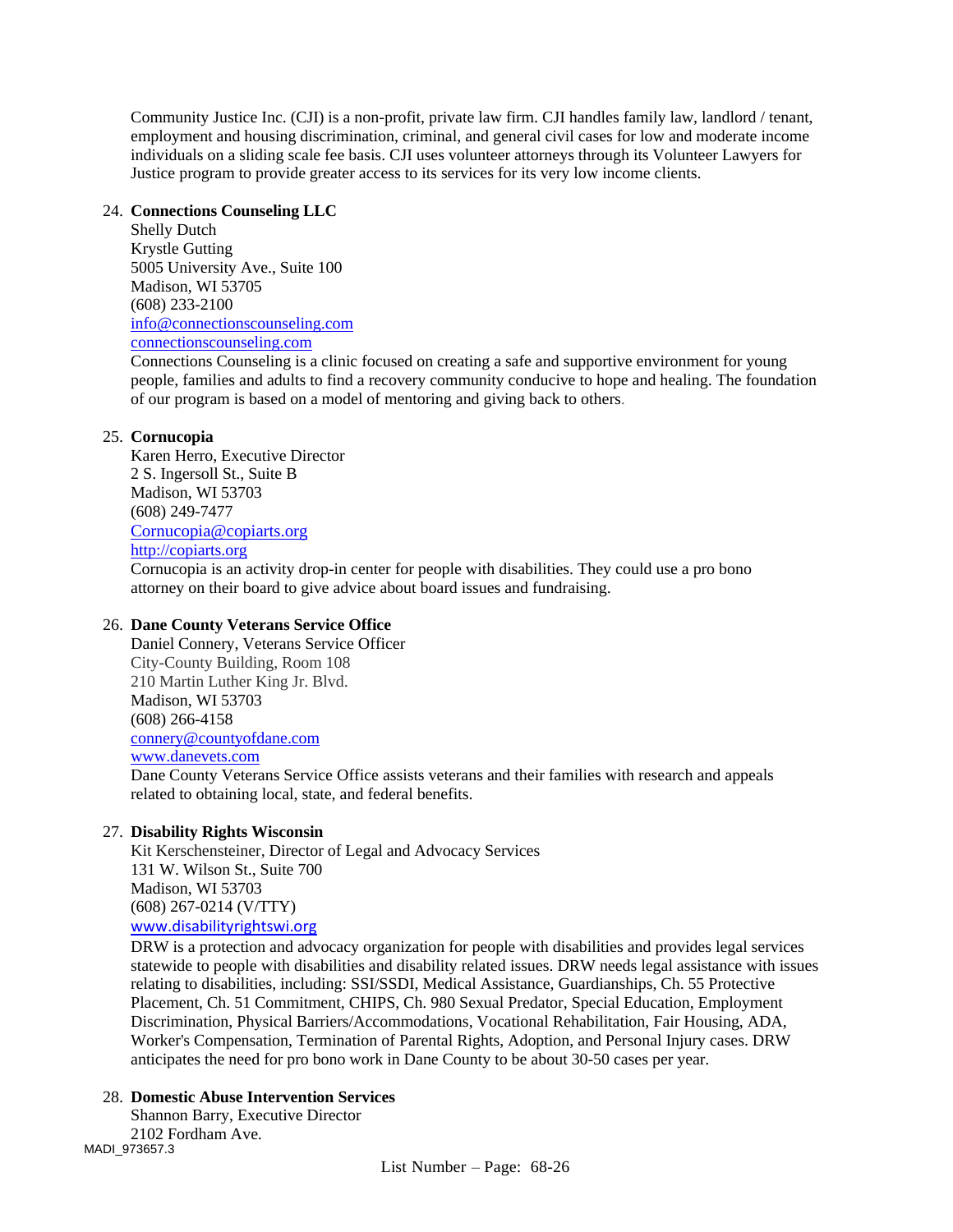Madison, WI 53704 (608) 251-1237 x 311 [info@abuseintervention.org](mailto:info@abuseintervention.org) [shannonb@abuseintervention.org](mailto:shannonb@abuseintervention.org) [www.abuseintervention.org](http://www.abuseintervention.org/)

Domestic Abuse Intervention Service's (DAIS) mission is to empower those affected by domestic violence and advocate for social change through support, education, and outreach. Lawyers can answer occasional questions from DAIS Legal Advocates or be on our attorney list that is offered to clients when the legal help they need goes beyond what a DAIS Legal Advocate can offer. DAIS does not refer clients to specific attorneys, but provides the list to clients who wish to find an attorney that may help with a specific legal issue. DAIS has a great need for attorneys who are willing to provide sliding-scale or pro bono legal services to victims who need legal representation and advice in family law and restraining order cases. DAIS also needs attorneys who are willing to assist victims with small claims, eviction, housing discrimination, immigration, and criminal cases on a pro bono or sliding-scale basis as well. DAIS Legal Advocates can be available to the client and the attorney throughout the case for support if necessary.

## 29. **Epilepsy Foundation Southern Wisconsin**

Arthur J. Taggart, Executive Director 1302 Mendota St., Suite 100 Madison, WI 53714-1024 (608) 442-5555 [info@epilepsywisconsin.org](mailto:info@epilepsywisconsin.org) [www.epilepsyfoundation.org/southwisc/](http://www.epilepsyfoundation.org/southwisc/)

The Foundation is dedicated to improving the quality of life for persons affected by epilepsy and their families through services, education and advocacy. Over 500 families in Dane County are assisted each year. The legal issues the Foundation needs assistance with include: employment discrimination, accommodation issues, Social Security benefits, EOC complaints and occasional family law issues. There are usually 6-8 cases per year that could use pro bono assistance.

## 30. **Exchange Center for the Prevention of Child Abuse [this may no longer exist; no web page]**

Michael Kenitz, Executive Director 2120 Fordem Ave., Suite 200 Madison, WI 53704 (608) 241-3434 The Center needs pro bono assistance for the families they serve in many areas, including child custody, restraining orders, housing, SSI disputes / reviews, and immigration issues. The staff itself would also appreciate pro bono advice, from time to time on how to deal with specific family-related issues.

#### 31. **Friends of Madison School and Community Recreation**

Jacob Tisue, Executive Director 3802 Regent St. Madison, WI 53705 (608) 204-3015 [jdtisue@madison.k12.wi.us](mailto:jdtisue@madison.k12.wi.us) [www.mscr.org](http://www.mscr.org/) Friends of MSCR has a volunteer attorney on the board of directors and currently does not need pro bono assistance.

# 32. **Goodwill Industries of South Central Wisconsin**

MADI\_973657.3 Vicki Holschuh, President/CEO 1302 Mendota St. Madison, WI 53714 (608) 246 3140 [https://goodwillscwi.org](https://goodwillscwi.org/)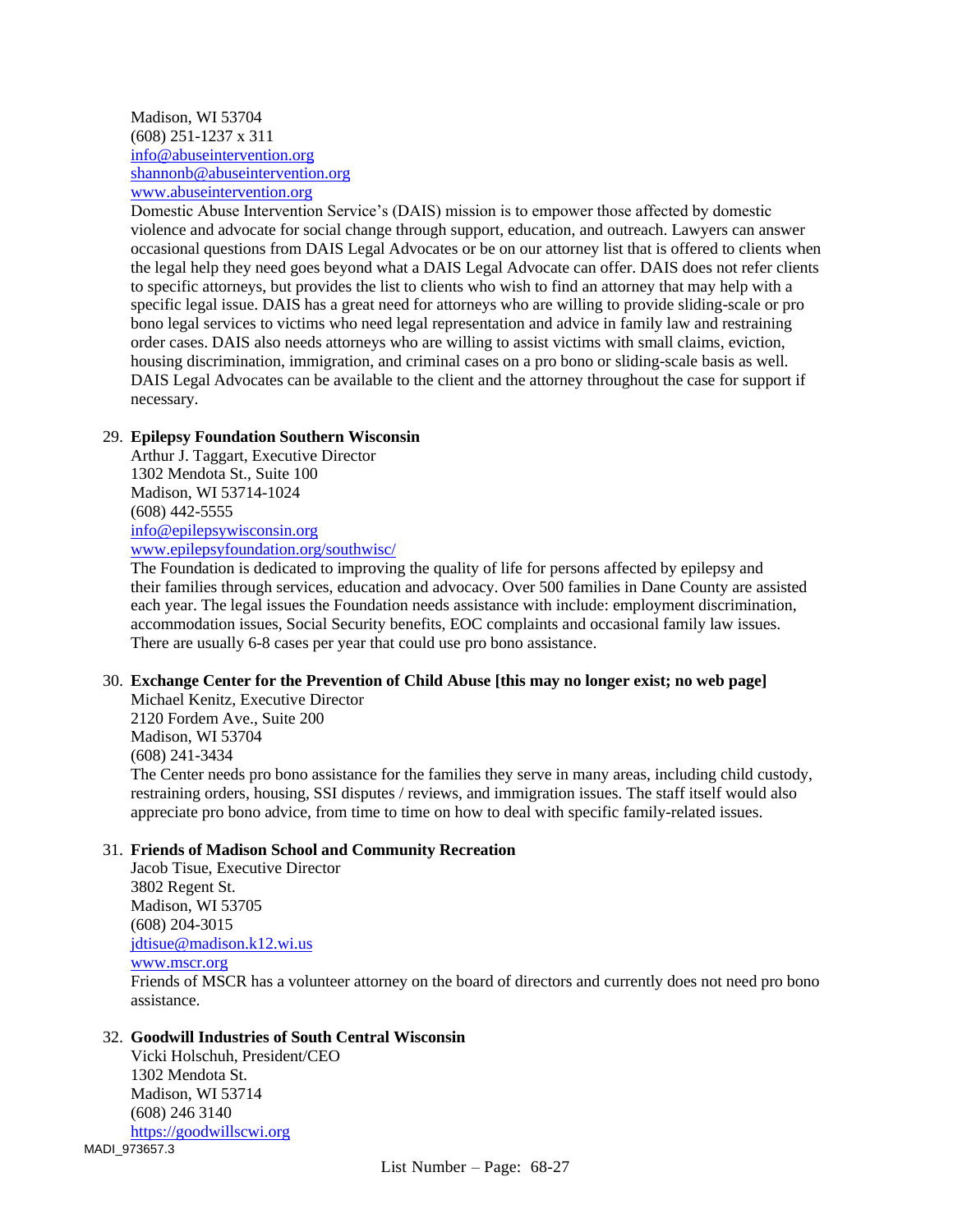Goodwill Industries' mission is to help people achieve their highest level of independence through the power of work.

## 33. **Habitat for Humanity of Dane County, Inc.**

Valerie Johnson Renk, CEO 3101 Latham Drive Madison, WI 53713 (608) 255-1549 x 103 [habitat@habitatdane.org](mailto:habitat@habitatdane.org) [https://habitatdane.org](https://habitatdane.org/)

Habitat has no formal plan for pro bono use, but has called the State Bar program for assistance. They'd like to have help finding another real estate lawyer and making a plan or system to find more lawyers when needed.

#### 34. **Independent Living, Inc.**

Brian Miller, CEO **2970 Chapel Valley Road, Suite 203 Madison, WI 53711-7424** (608) 274-7900 [bmiller@independentlivinginc.org](mailto:bmiller@independentlivinginc.org) [www.independentlivinginc.org](http://www.independentlivinginc.org/)

ILI serves elderly and disabled adults in Dane County. In-home services include Home Care/Respite, Visiting Homemaker/Chores, Home Safety Modification, and Financial Management and Counseling. ILI's clients are older and disabled adults in need of financial counseling and assistance with financial management. Some of the legal issues these clients need assistance with include: Financial and Healthcare Power of Attorney drafting and revocation, land contracts and deeds, elder law advice on medical assistance issues, bankruptcy advice and filing, and post judgment family law issues. ILI anticipates about 10-12 cases this year that will need pro bono assistance.

#### 35. **Jewish Social Services**

Paul Borowski, Volunteer Coordinator 6434 Enterprise Lane Madison, WI 53719 (608) 278-1808 [paul@jssmadison.org](mailto:paul@jssmadison.org) [www.jssmadison.org](http://www.jssmadison.org/)

JSS uses pro bono help on occasion and needs more volunteers. They need help in many areas of law, including family law, criminal, estate planning, immigration, guardianship issues, landlord/tenant, SSI/SSDI and are especially concerned about the lack of representative payeeship volunteers in the community. JSS would also like more volunteers to serve as healthcare DPOA's for individuals who do not have an appropriate family member or friend to provide the service.

## **36. Journey Mental Health Center of Dane County**

Josh Peterson, Director of Clinical Programs/Community Based 25 Kessel Court, Suite 105 Madison, WI 53711 [\(608\) 280-4782](tel:+16082804782) [josh.peterson@journeymhc.org](mailto:josh.peterson@journeymhc.org) [https://journeymhc.org](https://journeymhc.org/)

Journey Mental Health Center of Dane County (formerlyMental Health Center of Dane County) is a private non-profit agency that provides mental health services to people of all ages. Consumers of this agency have identified a spectrum of needs for pro bono legal assistance, especially in the areas of landlord-tenant, immigration, and benefits law. To respond to this need, please contact Josh Peterson (above).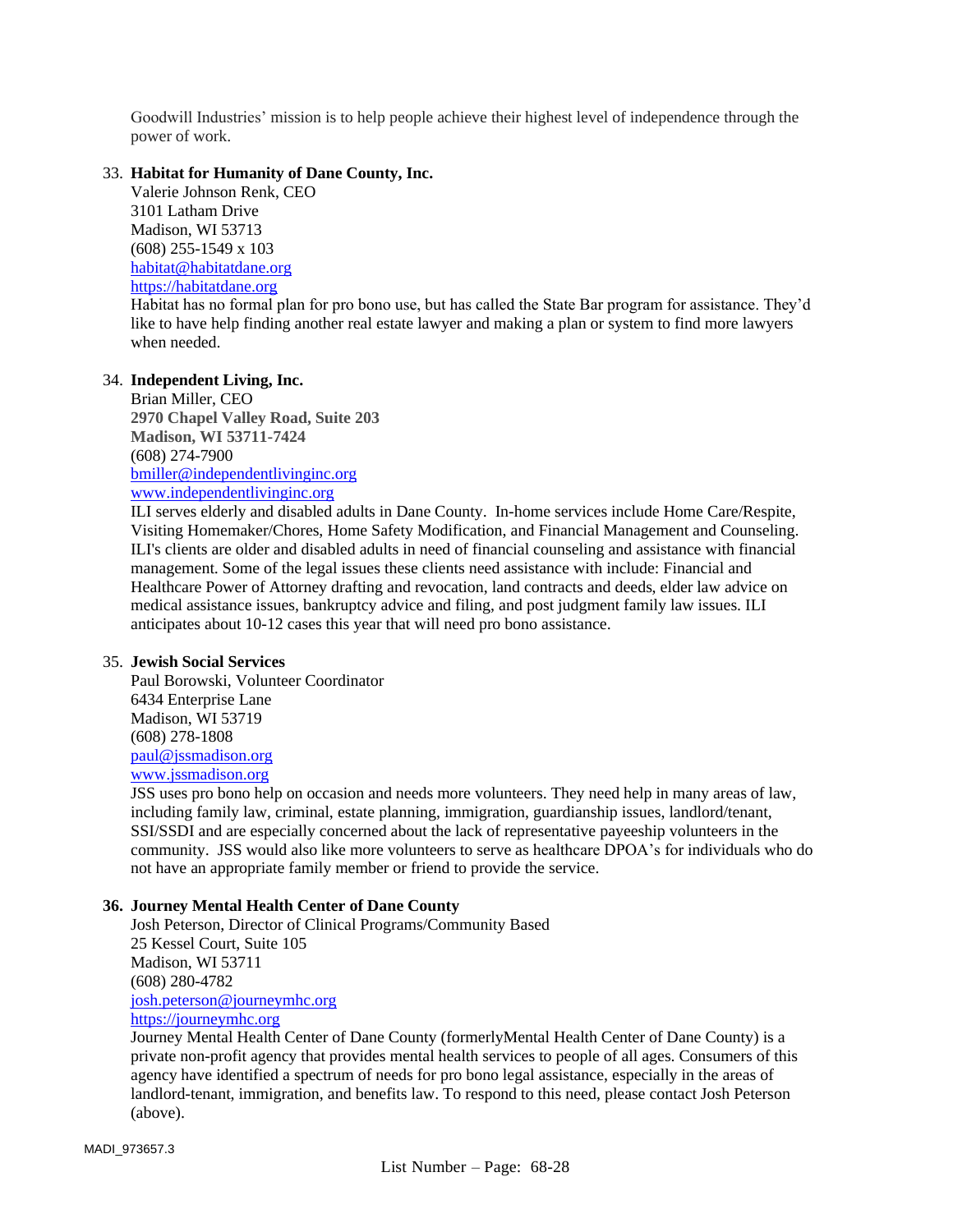## 37. **Kids Matter, Inc.**

Beth Lauck, Staff Attorney 1850 N. Dr. Martin Luther King Drive, Suite 202 Milwaukee, WI 53212 (414) 344-1220 ext. 1[4](mailto:beth.lauck@kidsmatterinc.org) [beth.lauck@kidsmatterinc.org](mailto:beth.lauck@kidsmatterinc.org) [www.kidsmatterinc.org](http://www.kidsmatterinc.org/)

Kids Matter, Inc. focuses on children who are being cared for by someone other than a parent. They provide assistance to children and caregivers who have been the victims of abuse, neglect or some other crime. The agency connects clients with pro bono attorneys and provides training and technical assistance to advocates and attorneys on child welfare issues.

#### 38. **Legal Action of Wisconsin**

Kevin Magee Hal Menendez 744 Williamson Street, Suite 200 Madison, WI 53703 (608) 256-3304 [kgm@legalaction.org](mailto:kgm@legalaction.org) ham@legalaction.org [www.legalaction.org/](http://www.legalaction.org/)

Legal Action serves low-income persons in Dane, Columbia, Dodge, Jefferson, Iowa, Lafayette, Sauk and Rock Counties. Legal Action uses volunteer lawyers through its Volunteer Lawyer Program and anticipates requests for this program from over 100 clients this year. The VLP uses attorneys for a variety of civil matters, including family law, landlord-tenant, consumer law, disability, unemployment compensation, workers compensation, bankruptcy, real estate matters, and equal rights. Attorneys volunteering with the VLP may qualify for free CLE programs offered by Legal Action and may be covered by malpractice insurance from Legal Action for the cases they take pro bono.

#### **39. Lutheran Social Services**

Hector Colon, President and CEO 6314 Odana Rd. Madison, WI 53719 (608) 277-0610 www.lsswis.org LSS would like pro bono assistance for various legal issues.

#### 40. **Madison Vet Center**

Jason Thilges **[not sure this is up to date]** 1291 N. Sherman Ave Madison, WI 53704 (608) 264-5342 jason.thilges@va.gov Madison Vet Center needs help with all kinds of legal issues. They would like help finding pro bono assistance and developing referral and follow-up procedures.

## 41. **Middleton Outreach Ministry**

Ellen Carlson, Executive Director 3502 Parmenter Street Middleton, WI 53562 (608) 836-7338 [ellen@momhelps.org](mailto:ellen@momhelps.org) [http://momhelps.org](http://momhelps.org/) MOM currently has an attorney volunteer who takes care of most of their pro bono needs at this time. Contact Ellen Carlson for other opportunities.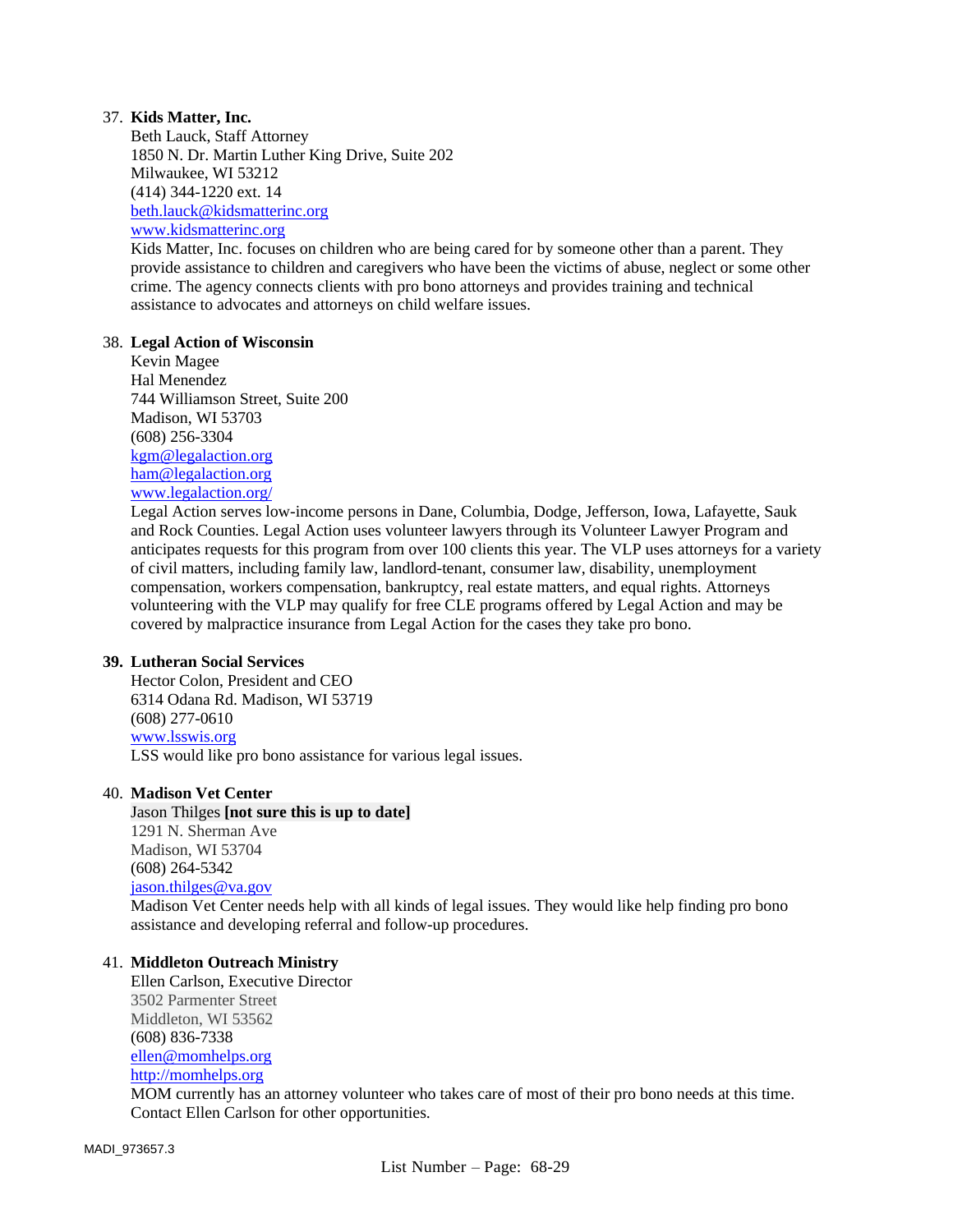## 42. **Midwest Environmental Advocates**

Tressie Kamp, Staff Attorney 612 W Main Street, Suite 302 Madison, WI 53703 (608) 251-5047 [tkamp@midwestadvocates.org](mailto:tkamp@midwestadvocates.org) [advocate@midwestadvocates.org](mailto:advocate@midwestadvocates.org) [www.midwestadvocates.org](http://www.midwestadvocates.org/)

MEA is a non-profit environmental law center in Wisconsin. MEA provides legal and technical support to grassroots groups that are working for environmental justice in the Western Great Lakes region. MEA combines litigation and community organizing to effect environmental justice. MEA utilizes an Advocacy Network of pro bono attorneys who agree to render free or reduced fee services to groups working to protect the environment. This service can range from an hour-long commitment to fully litigating a case in federal court. Midwest Environmental Advocates serves as a clearinghouse to screen potential cases and provide referrals to lawyers who are part of the Advocacy Network. MEA provides the framework to link lawyers with groups and individuals who would not otherwise be able to afford access to the legal system. To join the Advocacy Network send an email to Tressie Kamp (above)

#### 43. **Milwaukee (Marquette) Legal Initiative for Nonprofit Corporations (M-LINC)**

Karin Werner, Director P.O. Box 1881 Milwaukee, WI 53201-1881 (414) 288-6331 toll free: (888) 530-5462 [mlinc@marquette.edu](mailto:mlinc@marquette.edu) [karin@wernerlawgroup.com](mailto:karin@wernerlawgroup.com) [www.m-linc.org/](http://www.m-linc.org/)

The Milwaukee Legal Initiative for Nonprofit Corporations (M-LINC) offers free legal assistance to Wisconsin nonprofits. M-LINC is a group of legal professionals, students, and volunteers that are committed to serving local nonprofits through a legal referral service, free educational programs and an annual comprehensive strategic analysis of a chosen nonprofit. M-LINC coordinates free legal advice for qualifying nonprofits with legal questions in the following areas: real estate, intellectual property, bankruptcy, employment, corporate, tax, and federal and state registration requirements. These services are provided through the help of volunteer lawyers, law students and other legal professionals.

## 44. **NAMI of Dane County**

Lindsay Wallace, Executive Director 2059 Atwood Avenue Madison, WI 53704 (608) 249-7188 [lwallace@namidanecounty.org](mailto:lwallace@namidanecounty.org) [www.namidanecounty.org](http://namidanecounty.org/)

NAMI provides education, support and advocacy for persons with mental illness and their families. It does this through educational classes, support groups and outreach to the public.

#### 45. **Nehemiah Community Development Corporation**

Carrie Vanderford Sanders 655 West Badger Rd. Madison, WI 53713 (608) 257-2453 [info@nehemiah.org](mailto:info@nehemiah.org) [https://nehemiah.org](https://nehemiah.org/)

Nehemiah Community Development Corporation would like pro bono legal assistance with organizational and business issues as well as legal services to families they represent.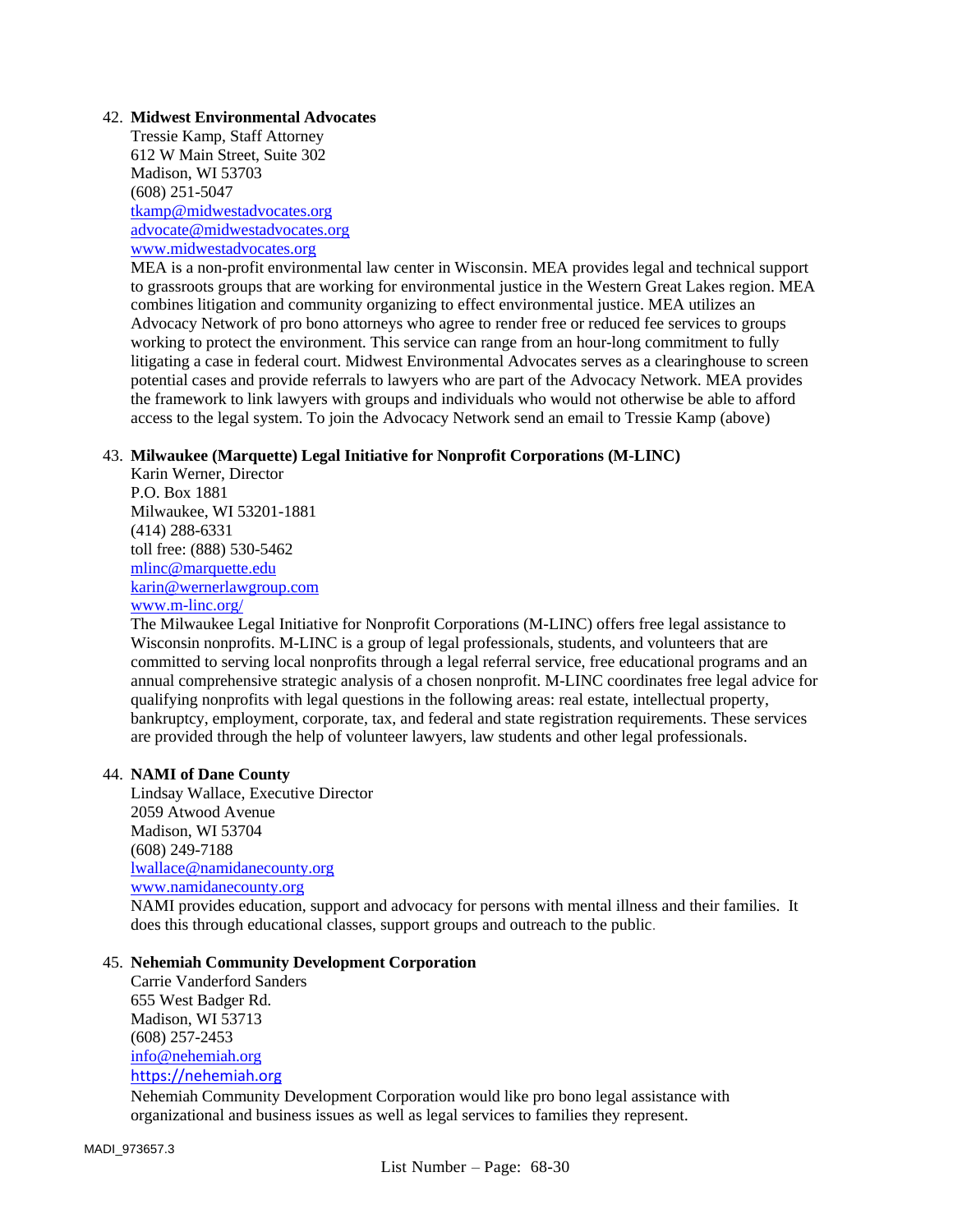## 46. **Neighborhool Law Clinic**

Mitch, Director Villager Mall 2312 South Park Street Madison, WI 53704 608-890-0678 [Mitch@wisc.edu](mailto:Mitch@wisc.edu) <https://law.wisc.edu/eji/nlc> The Neighborhood Law Clinic provides a broad range of legal services including rental housing, employment, and public benefits law. Law students staff the community-based office. Students also lead community education projects in addition to handling individual cases.

# 47. **Northwest Dane Senior Services**

Paulette Glunn, Executive Director 1837 Bourbon Road Cross Plains, WI 53528 (608) 798- 6937 x 224 [ednwdss@tds.net](mailto:ednwdss@tds.net) <http://nwdss.org/> NWDSS would like pro bono assistance with personnel issues, reviewing policies and procedures, and to advise the board of directors.

## 48. **Operation Fresh Start \**

Brian McMahon, Deputy Director 1925 Winnebago St. Madison, WI 53704 (608) 244-4721 [bmcmahon@operationfreshstart.org](mailto:bmcmahon@operationfreshstart.org) [www.operationfreshstart.org](http://www.operationfreshstart.org/)

Operation Fresh Start is a non-profit, comprehensive employment and training organization serving lowincome young people, ages 16-25, in Dane County. The majority of OFS participants are unemployed high school drop-outs who have multiple barriers to success, including records of juvenile or adult offense, problems with substance abuse, behavioral disorders, and mental illness. A few OFS participants a year may need help with juvenile or adult court issues.

## 49. **Options in Community Living, Inc. \**

Kim Turner, Executive Director **[this may not be up to date]** 22 N. Second St. Madison, WI 53704 (608) 249-1585 [kturner@optionsmadison.com](mailto:kturner@optionsmadison.com) **[this may not be up to date]** [info@optionsmadison.com](mailto:info@optionsmadison.com) [www.optionsmadison.com](http://www.optionsmadison.com/)

Options provides support services to adults with developmental disabilities who live in their own homes in the Madison area. Clients sometimes need legal services to help with issues of housing discrimination, or other housing related issues (failure to return security deposits, etc.). Options occasionally needs legal assistance to establish guardianship in a timely manner when the county is not responding rapidly enough and when a family has no funds to hire an attorney. Options has paid for this type of assistance, sometimes offered at a lower rate, on behalf of people they support. As an organization, Options needs consultation on employment issues and assistance with occasional contract questions such as business leases.

## 50. **OutReach, Inc. \**

MADI\_973657.3 Angie Rehling, Program Director 2701 International Ln #101,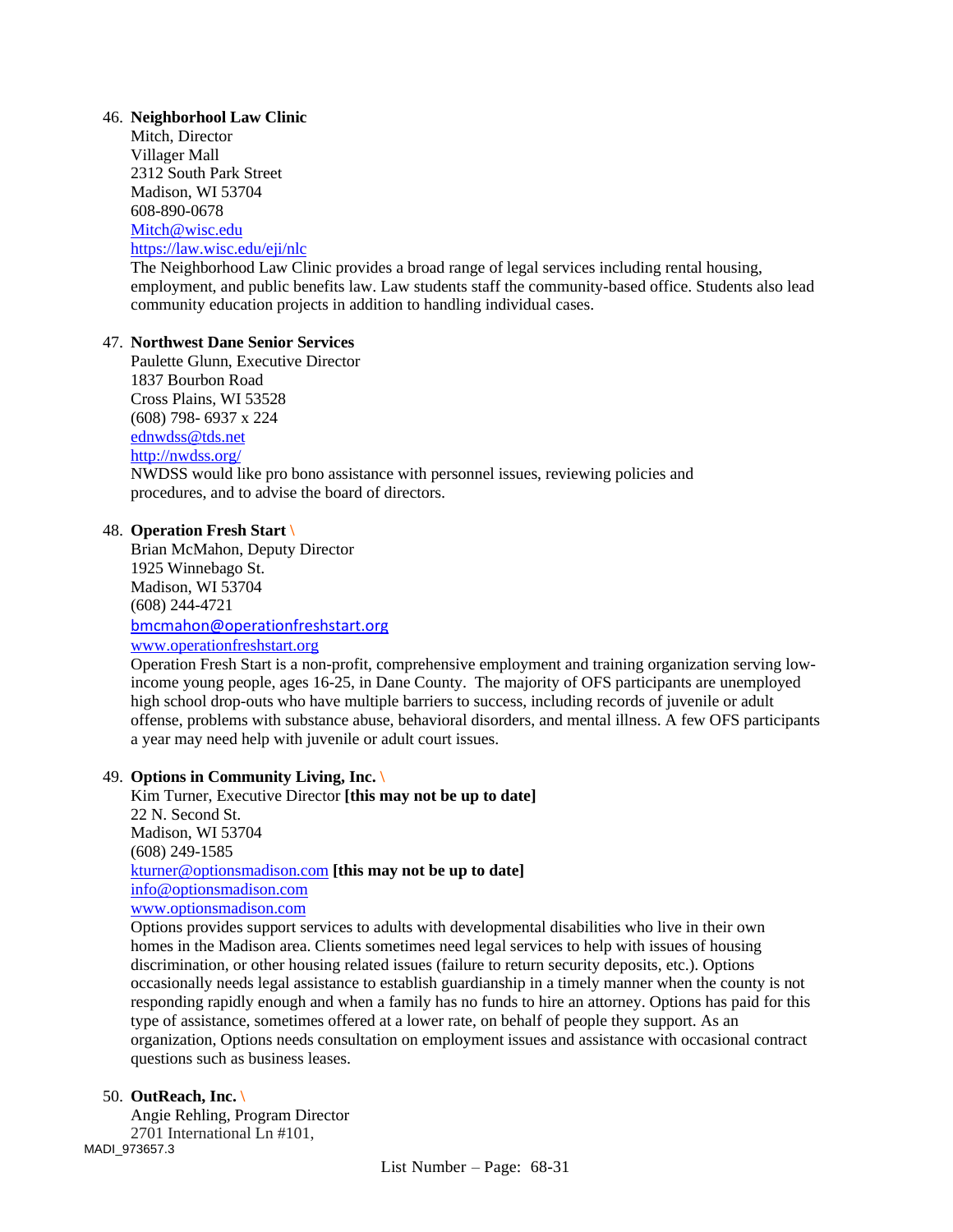Madison, WI 53704 (608) 255 8582 [angier@lgbtoutreach.org](mailto:angier@lgbtoutreach.org) info@lgbtoutreach.org [www.lgbtoutreach.org](http://www.lgbtoutreach.org/)

OutReach, Inc. is dedicated to positive change for the lesbian, gay, bisexual, and transgender communities by providing services that nurture, strengthen, and celebrate our communities; educate and inform the public and ourselves; and advocate for social justice. OutReach anticipates a need for pro bono help in about 12 cases a year for agency needs (issues specific to non-profits), and individual client needs, including discrimination and family law issues relating to LGBT families.

# 51. **Porchlight, Inc.**

Kim Sutter, Director of Services 306 North Brooks St. Madison, WI 53715 (608) 257-2534 [ksutter@porchlightinc.org](mailto:ksutter@porchlightinc.org) [http://porchlightinc.org](http://porchlightinc.org/)

The mission of Porchlight, Inc. is to provide temporary shelter, support services, and ultimately permanent housing for people who are homeless, while vigorously promoting collaboration with community providers to reduce the homeless population in Madison. Porchlight, Inc. (formerly Transitional Housing, Inc.) served 12,700 people in 2008, and its shelter currently houses 100 people each night. Porchlight, Inc. has attorneys from Legal Action come to screen people on a fairly regular basis, but there is additional need for pro bono attorneys, especially for things LAW can't do, including class actions and conditions of homelessness issues. In addition, homeless people need a legal voice in dealing with government benefits for which they are no longer "entitled", such as SSI/SSDI and programs such as the Expedited Food Stamp program. For these types of problems caseworkers need to be contacted to get things moved along.

## 52. **Prevent Child Abuse Wisconsin**

211 S Paterson St # 250 Madison, WI 53703-4537 1-800-CHILDREN (920) 969-7925 [pcaw@chw.org](mailto:pcaw@chw.org)

[www.chw.org/childrens-and-the-community/child-abuse-prevention](http://www.chw.org/childrens-and-the-community/child-abuse-prevention)

Prevent Child Abuse Wisconsin (PCAW) is a program of Wisconsin Children's Hospital (Milwaukee), with locations throughout the state. PCAW is a prevention effort that aims to stop child abuse and neglect before it occurs. The mission of PCAW is to build community resources, provide training, increase public awareness, and strengthen child abuse prevention efforts in Wisconsin. PCAW receives inquiries from families looking for legal information regarding child abuse, grandparent rights and custody issues, often during a divorce. Pro bono assistance would be helpful with these situations and PCAW anticipates about 3-6 cases each year in Dane County.

## 53. **Project Home**

Jason Hafeman, Outreach Manager 3841 Kipp St. Madison, WI 53718 (608) 246-3737 ext. 2104 [outreach@projecthomewi.org](mailto:outreach@projecthomewi.org) [www.projecthomewi.org](http://www.projecthomewi.org/)

Project Home provides affordable housing through Prairie Crossing, an affordable housing apartment complex, and serves over 1,000 low-to-moderate-income households each year with weatherization, home repair, and accessibility modifications. Project Home needs assistance with client bankruptcy, loan issues, and contract and collection negotiations. PH expects fewer than 25 cases in the next year.

MADI\_973657.3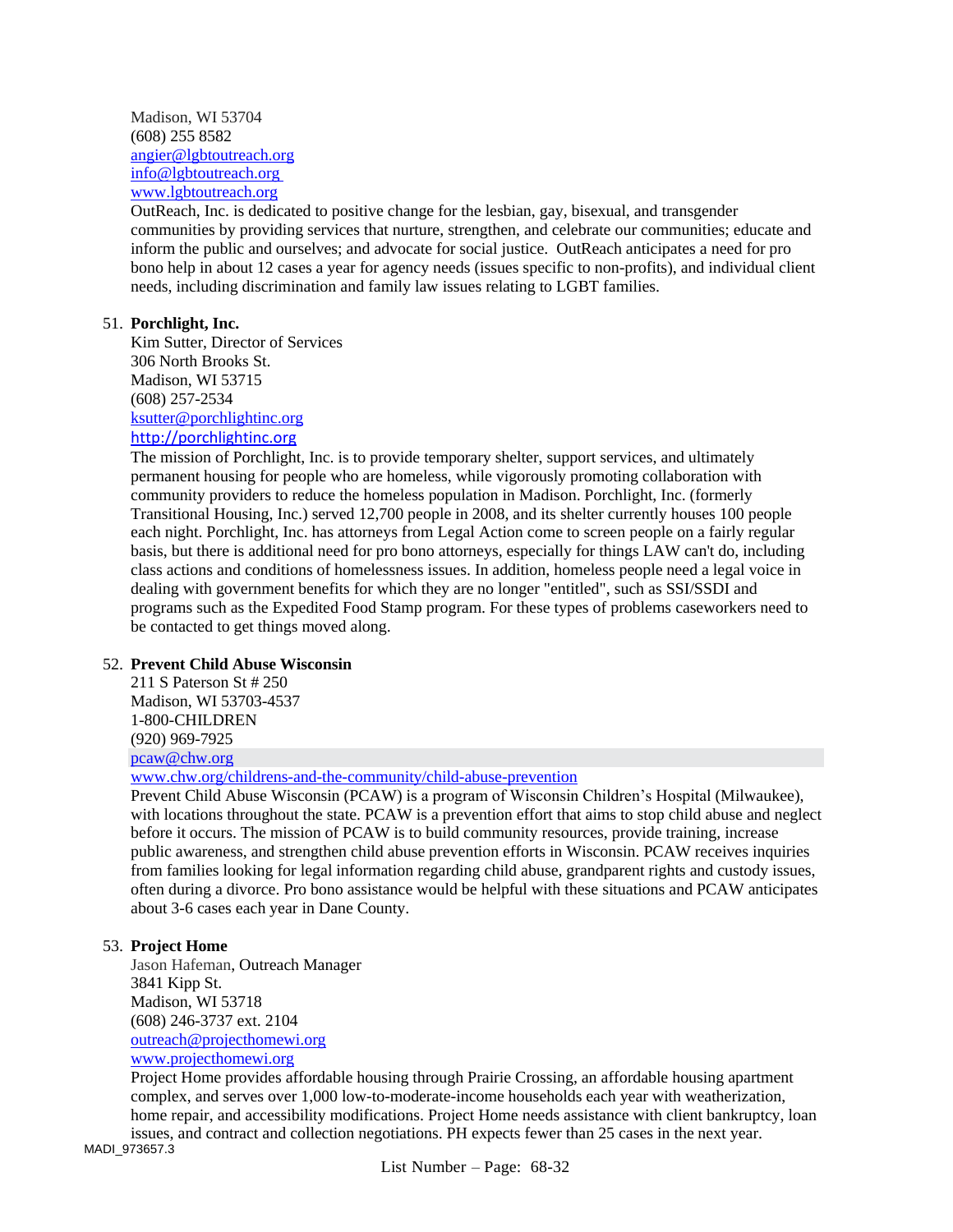# 54. **Rainbow Project**

Sharyl Kato **[this may be out of date]** 831 E. Washington Ave. Madison, WI 53703 (608) 255-7356 x 321 (Sharyl) (608) 255-7356 x 310 (main reception) [SKato@therainbowproject.net](mailto:SKato@therainbowproject.net) **[this may be out of date]** Info@TheRainbowProject.net [https://therainbowproject.net](https://therainbowproject.net/)

Rainbow Project assists families and their children who are under 10 years of age. Services include therapy, counseling, and support and advocacy for children and families. RP keeps an informal list of attorneys they call if there is a need. They could use additional help with family law, especially focused on domestic violence, divorce, custody, and some other non-family law issues, including landlord/tenant, criminal defense and health care access. The Rainbow Project anticipates 20-25 cases a year that could use pro bono assistance.

# **55. Rise**

Scott Strong Executive Director 1334 Dewey Ct. Madison WI 53703 (608) 250 6634 [info@risewisconsin.org](mailto:info@risewisconsin.org) <http://risewisconsin.org/>

Rise is interested in finding attorneys to whom they could refer clients seeking pro bono legal assistance, particularly in the family law area.

# 56. **Safe Communities**

Cheryl Wittke, Executive Director 2453 Atwood Ave #209 Madison, WI 53704 [cwittke@safercommunity.net](mailto:cwittke@safercommunity.net) [info@safercommunity.net](mailto:info@safercommunity.net) [https://safercommunity.net](https://safercommunity.net/)

Safe Communities of Madison-Dane County is a local non-profit coalition that brings together public and private sector partners to save lives, prevent injuries and make our community a safer place. Safe Communities focuses on drug poisoning prevention, elder falls prevention, traffic safety, pedestrian safety, and suicide prevention.

# 57. **Small Claims Assistance Program** Bob Lopez

Dane County Courthouse 215 S. Hamilton St., L1007 Madison, WI 53703 (608) 266-6316 [Bob.Lopez@wicourts.gov](mailto:Bob.Lopez@wicourts.gov)

[www.dcba.net/content/small-claims-assistance-program-scap](http://www.dcba.net/content/small-claims-assistance-program-scap)

The Legal Resource Center and the Dane County Bar Delivery of Legal Services Committee partnered to create the Small Claims Assistance Center. Every Tuesday morning 9-11 am, a volunteer attorney from the Dane County Bar Association is available to assist people with questions, forms, and procedures regarding Small Claims actions, including replevins, garnishments, and evictions. The Program meets in room L1000 (lower Level). The volunteers staffing the program do not give legal advice. SCAP asks for attorneys to volunteer approximately 2 to 3 times per year for a two hour shift. Please contact Bob Lopez if you would like to volunteer with SCAP.

MADI\_973657.3 58. **SOAR Case Management Services**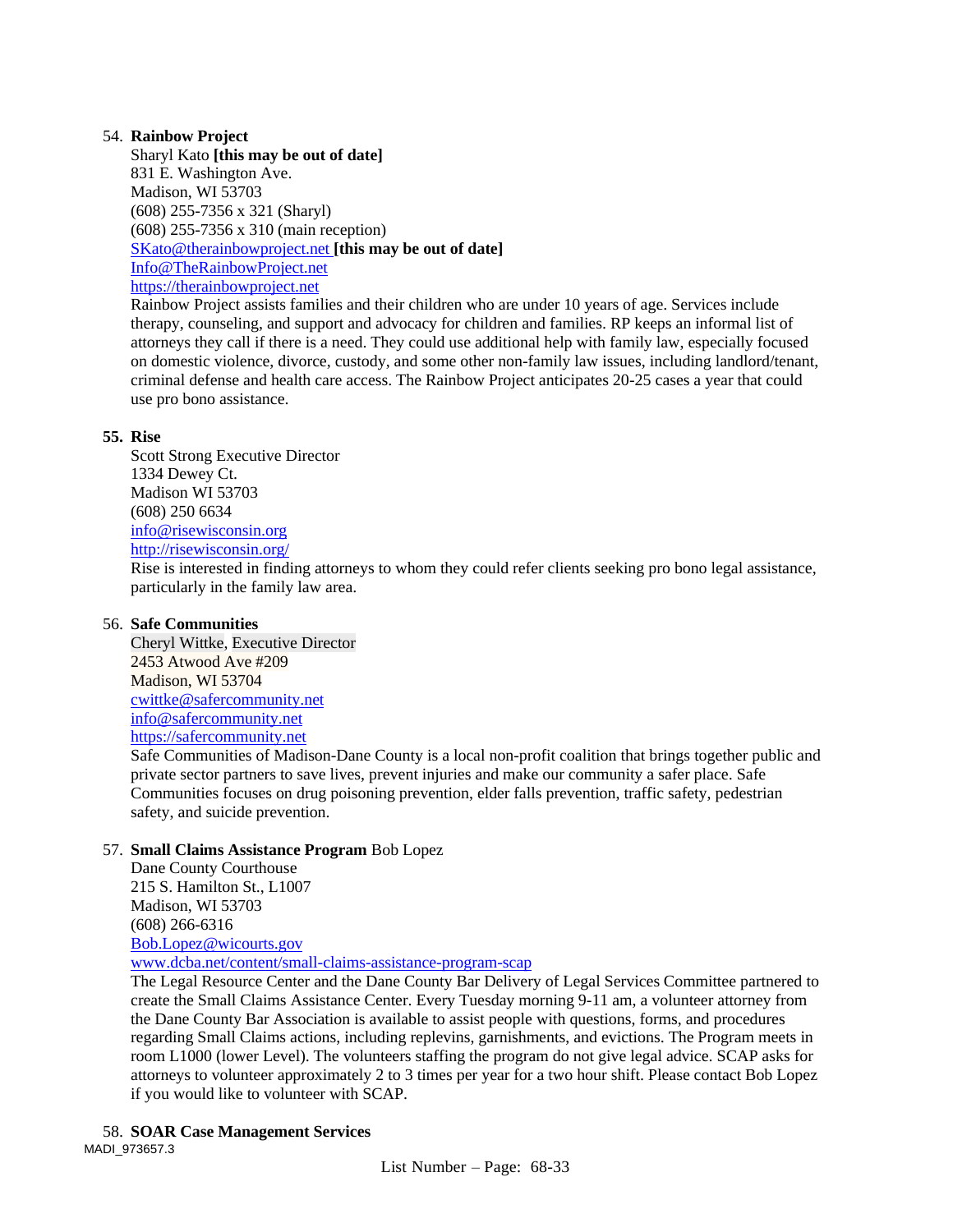Tracy Zemlo, Executive Director (608) 446-2200 2025 Atwood Avenue Madison, WI 53704 (608) 287-0839 [soaroffice@soarcms.org](mailto:soaroffice@soarcms.org) [https://soarcms.org](https://soarcms.org/)

SOAR Case Management Services, Inc. is a consumer-directed, trauma-informed, wellness and recovery-oriented provider of mental health services, incorporating people with lived experience of mental health disorders in providing direct support. SOAR services include a psychiatric clinic, case management for adults with mental illness, certified peer support specialists, referral and assessment for system wide case management, peer lead weekly support groups, housing case management, community recovery services funding coordination, and peer run respite home

#### 59. **Student Veterans of America-UW Madison**

Joe Ramussen 333 East Campus Mall, Suite 3136 Madison, WI 53715 (608) 263-3456 [vets@rso.wisc.edu](mailto:vets@rso.wisc.edu) <https://win.wisc.edu/organization/svauw>

Vets for Vets is a UW student service organization for veterans. Clients need legal assistance in various types of cases, administrative proceedings involving veterans benefits, and matters of military law. Vets for Vets would also like assistance in constitutional law questions relating to military benefits.

## 60. **Tellurian**

Kevin Florek, CEO 300 Femrite Drive Madison, WI 53716 (608) 222-7311 [PatientServices@Tellurian.org](mailto:PatientServices@Tellurian.org) [www.tellurian.org/contact](http://www.tellurian.org/contact) Tellurian, Inc. is a non-profit agency providing services relating to substance abuse, addictions and mental illness.

## 61. **Tenant Resource Center**

Sterling Lynk, Acting Executive Director 1202 Williamson Street, Suite A Madison, WI 53703 (608) 257-0143 [office@tenantresourcecenter.org](mailto:office@tenantresourcecenter.org) [www.tenantresourcecenter.org](http://www.tenantresourcecenter.org/)

TRC is the primary resource center for low-income tenants who are denied their legal rights or threatened with the loss of their housing. TRC facilitates a number of programs, including the TRC Housing Counseling Office at 1202 Williamson St., the Mediation Program in Dane County Small Claims Court (used to reach agreements between landlords and tenants and to prevent evictions) and the Housing Help Desk, which helps people who are in search of affordable housing, homeless persons and persons in danger of being homeless, women fleeing abuse situations, and people with mental disabilities, as well as others. The TRC needs assistance with tenants fighting illegal evictions that can result in the loss of Section 8 vouchers, tenants forced to leave housing due to undisclosed health and safety hazards, and tenants forcibly evicted for retaliatory reasons. Many cases involve mandatory double damages and attorney fee awards under Wisconsin Law.

## 62. **Triquestrian**

MADI\_973657.3 Tami Bahr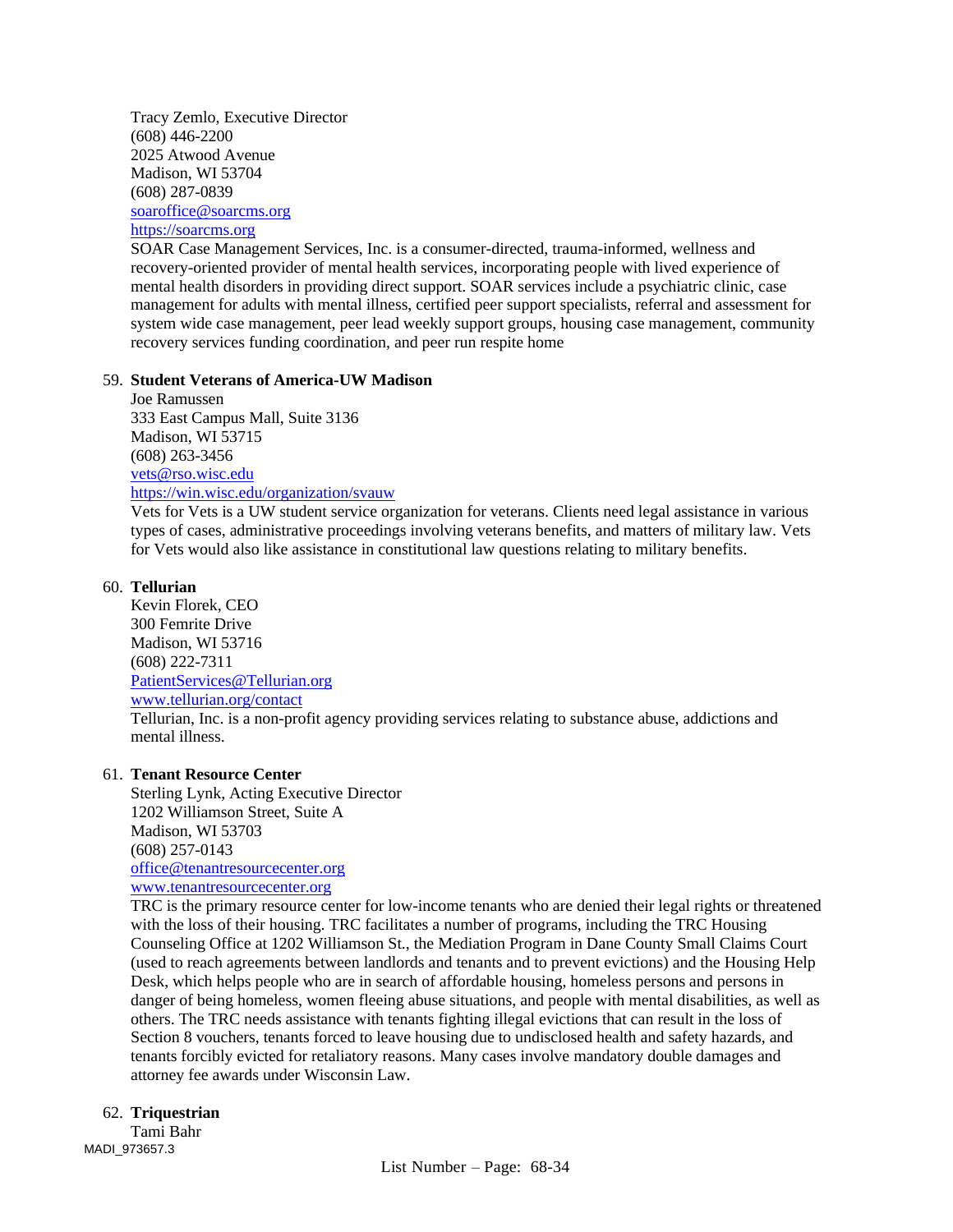6514 Odana Road, Suite 10 Madison, WI 53719 (608) 206-4724 [tami@triquestrian.com](mailto:tami@triquestrian.com) [www.triquestrian.com](http://www.triquestrian.com/)

Triquestrian, LLC provides EAGALA model Equine Assisted Psychotherapy and Equine Assisted Learning services for individuals, families, couples, groups, and corporations. We offer a variety of workshops throughout the year as well as individual services.

# 63. **United Asian Services of Wisconsin, Inc.**

Koua Vang, Director 1310 Mendota St. Madison, WI 53714 (608) 256-6400 [kouavang@tds.net](mailto:kouavang@tds.net) [www.ursw.org](http://www.ursw.org/)

UASW's mission is to help refugees and minorities to remain or become self-sustaining and to be integrated into the fabric of American culture while preserving their cultural heritage. UASW serves Cambodian, Laoation, Hmong, Albanian-Cosovaran, and African refugees and would like an attorney familiar with at least one of these languages or cultures. UASW has not used pro bono attorneys in the past but would like an attorney to sit on their board of directors as well as attorneys to help with clients' legal needs, including housing, court hearings, driving citations, and landlord/tenant conflicts. UASW anticipates needing attorneys for about 12 cases a year. UASW also needs an attorney to advise the director and the board on organizational issues.

# 64. **United Way of Dane County**

Kathy Martinson Volunteer Center 2059 Atwood Ave. Madison, WI 53704 (608) 246-4356 [kathy.martinson@uwdc.org](mailto:kathy.martinson@uwdc.org) [www.volunteeryourtime.org/](http://www.volunteeryourtime.org/)

The United Way of Dane County's partner agencies may be in need of pro bono services. If you would like information about volunteering with United Way's partner agencies, please contact the number given above.

# 65. **UW Law School Pro Bono Program**

975 Bascom Mall, Room 1348 Madison, WI 53706 (608) 890-3754 [probonodirector@law.wisc.edu](mailto:probonodirector@law.wisc.edu) <http://law.wisc.edu/probono/>

The University of Wisconsin Law School Pro Bono Program provides students with opportunities to deliver legal services to underrepresented community members. Students are assisted and supported by program staff with placements in private and nonprofit law firms, legal aid groups, in-house programs and other organizations, where their pro bono work is performed under direct attorney supervision. In keeping with the law school's law-in-action tradition, students develop legal and professional skills, gain practical, hands-on experience in real work environments and explore their ethical responsibility to provide pro bono service in this outstanding program. Attorneys, legal service organizations and firms interested in receiving student assistance in working with pro bono clients or on pro bono projects are encouraged to contact the program for further information.

# 66. **Where is Care**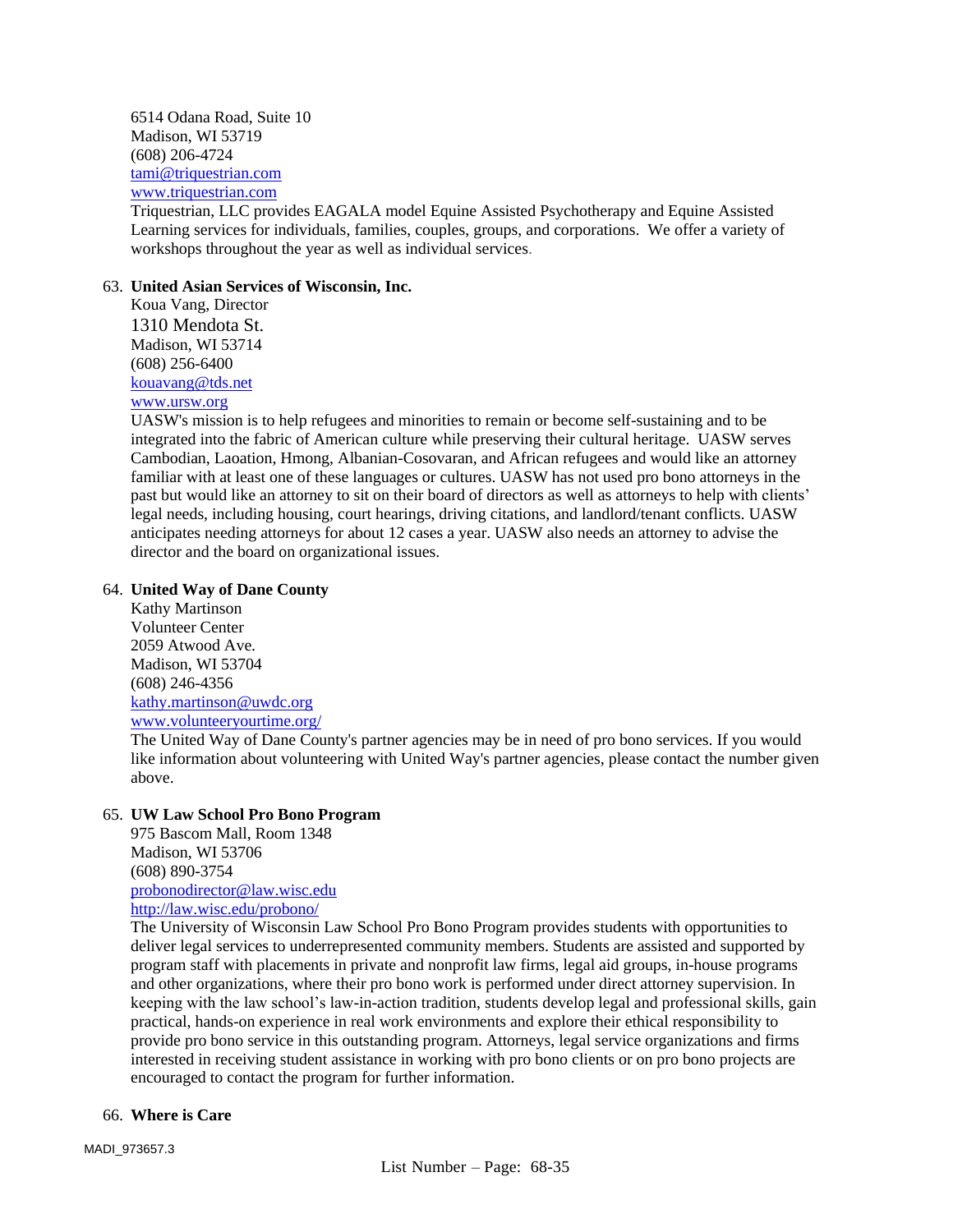Kevin Dwyer, CEO (608) 572-4535 [Kevin@WhereIsCare.org](mailto:Kevin@WhereIsCare.org) [www.whereiscare.org](http://www.whereiscare.org/)

Where is Care connects community health services with those in need. It is creating an online community of free and subsidized health resources. Its goal is to help low-income uninsured and underinsured patients access the health services they need.

## 67. **Wisconsin Coalition Against Sexual Assault**

Pennie Meyers, Executive Director 2801 West Beltline Highway, Suite 202 Madison, WI 53713 (608) 257-1516 [penniem@wcasa.org](mailto:penniem@wcasa.org) [www.wcasa.org](http://www.wcasa.org/)

The Coalition needs pro bono help for the following: reviewing contracts, personnel matters, nonprofit management, case consultation (family law, defamation, sexual harassment, civil suits on the basis of sexual assault, expert psychological evidence), review of policies and procedures in the above areas and issues of confidentiality, and review of model forms.

## 68. **Wisconsin Council on Children and Families**

Ken Taylor, Executive Director 555 W. Washington Ave., Suite 200 Madison, WI 53703 (608) 284-0580, ext. 302 [ktaylor@wccf.org](mailto:ktaylor@wccf.org) [www.wccf.org](http://www.wccf.org/)

WCCF currently uses pro bono services for 501(c)3 organizations. They have used services in the past for employment termination issues. WCCF would especially like pro bono assistance for organizational needs.

# 69. **Wisconsin Democracy Campaign**

Matthew Rothschild, Executive Director 203 South Paterson St., Suite 100 Madison, WI 53703 (608) 255 4260 [Rothschild@wisdc.org](mailto:Rothschild@wisdc.org) [wisdc@wisdc.org](mailto:wisdc@wisdc.org) www.wisdc.org

WDC is a non-profit, nonpartisan political watchdog group that tracks money in state politics and advocates for campaign finance reform, media reform and other pro-democracy reforms. WDC anticipates needing a pro bono attorney 1 or 2 times a year to help with issues relating to elections, such as formal complaints to the Government Accountability Board.

## 70. **Wisconsin Family Ties**

Don Rosin, Executive Director 16 North Carroll St., Suite 230 Madison, WI 53703 (608) 267-6888 toll free: 1-800-422-7145 [info@wifamilyties.org](mailto:info@wifamilyties.org) [www.wifamilyties.org](http://www.wifamilyties.org/)

MADI\_973657.3 Wisconsin Family Ties works to create greater understanding, respectful acceptance and support in the community for families with children and adolescents with emotional, behavioral and mental disorders. It is a non-profit, family run, statewide agency that provides a variety of support, education and advocacy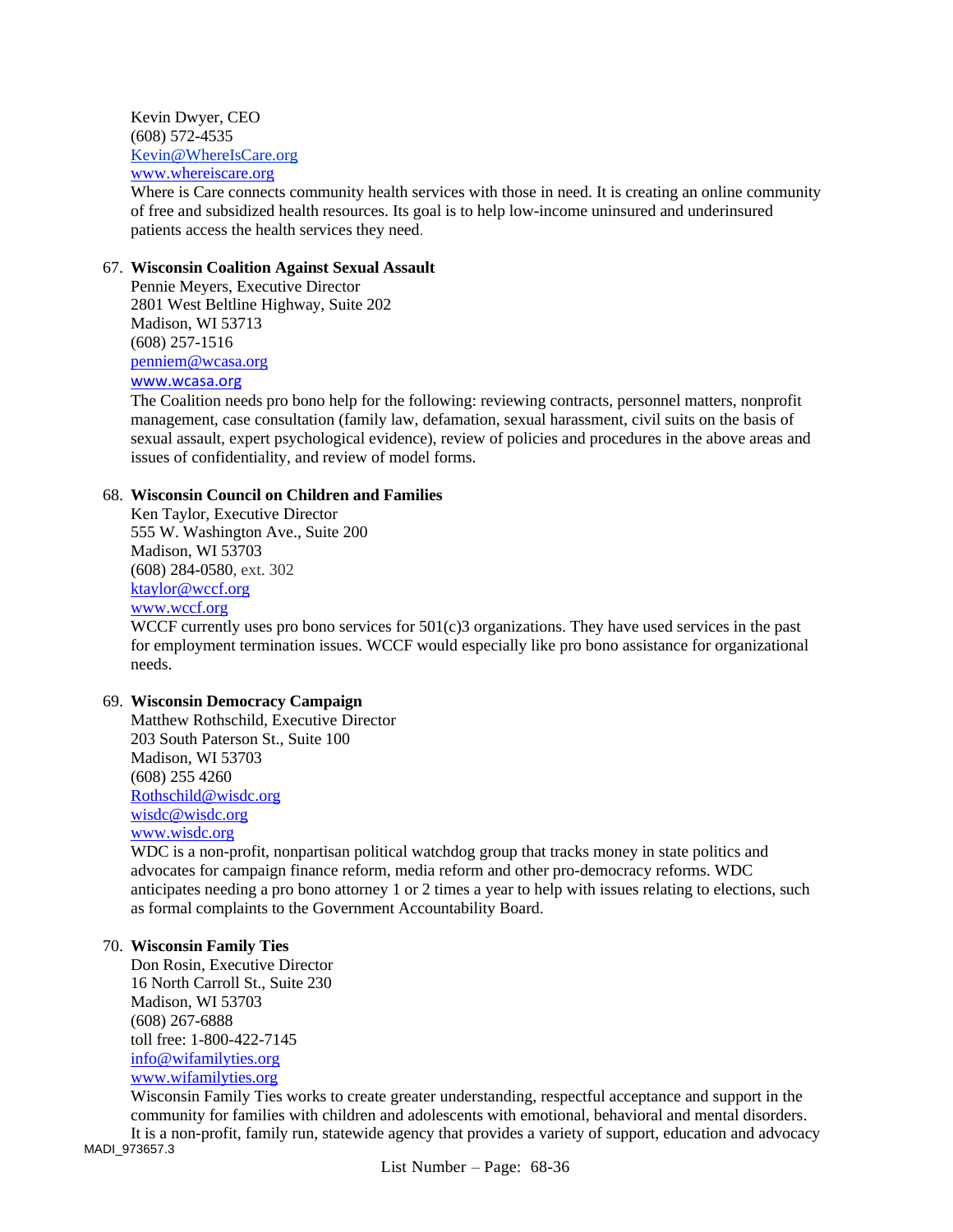services. The agency needs assistance with personnel/ employment issues and by-law changes. The families served may need assistance in juvenile justice and special education issues. WFT may need pro bono assistance for 1 or 2 cases each year.

#### 71. **Women in Transition**

Gabby Booth, Executive Director 2842 Moland St. Madison, WI 53704 (608) 244-2046 [info@recoverycoalitionofdanecounty.com](mailto:info@recoverycoalitionofdanecounty.com) <https://recoverycoalitionofdanecounty.org/agency/women-in-transition>

WIT provides residential and social services along a housing continuum of care for adult women who experience a severe and persistent mental illness. WIT anticipates the need for pro bono attorneys to work on 3-4 cases a year providing consultation for the organization (regarding contracts, legal documents, as well as becoming a representative on the Board of Directors) as well as assisting with client legal issues, including SSI, SSDI and Title 19. There may also be some landlord/tenant issues.

# 72. **Worker Justice Wisconsin**

Becky Schigiel, Executive Director 2300 South Park Street, Suite #001 Madison, WI 53713 (608) 255-0376 [becky@workerjustice.org](mailto:becky@workerjustice.org) [www.workerjustice.org](http://www.workerjustice.org/)

The Worker Justice Wisconsin provides counseling and assistance to primarily low-wage workers regarding unpaid wages, discrimination, health and safety, and other workplace issues. The Center needs assistance with Small Claims Court, unpaid wages claims, various types of discrimination cases, work authorization, issues with social security "no-match" letters and worker's compensation cases. Spanish language abilities would be helpful, but are not required.

#### 73. **Workers' Rights Center**

Becky Schigiel, Director 2300 South Park Street, Suite #001 Madison, WI 53713 (608) 255-0376 [becky@workerjustice.org](mailto:becky@workerjustice.org) [www.wrcmadison.org](http://www.wrcmadison.org/)

The WRC provides counseling and assistance to primarily low-wage workers regarding unpaid wages, discrimination, health and safety, and other workplace issues. The Center needs assistance with Small Claims Court, unpaid wages claims, various types of discrimination cases, work authorization, issues with social security "no-match" letters and worker's compensation cases. Spanish language abilities would be helpful, but are not required.

## 74. **Working Capital for Community Needs**

Will Harris, Interim Executive Director 330 S Whitney Way, Suite 200 Madison WI 53705 (608) 257-7230 [will@wccn.org](mailto:will@wccn.org) info@wccn.org [www.wccn.org/](file:///C:/Users/Binkley/Downloads/www.wccn.org/)

WCCN is a non-profit charitable organization. It's primary program a micro-credit loan program, the NICA Fund. Through the NICA fund, WCCN members invest (a minimum of \$2000) and are paid interest at a 0-6% rate. WCCN loans the money to micro-credit organizations (MCOs) in Nicaragua. The MCOs then loan the money to individuals who typically do not qualify for traditional credit. WCCN

MADI\_973657.3